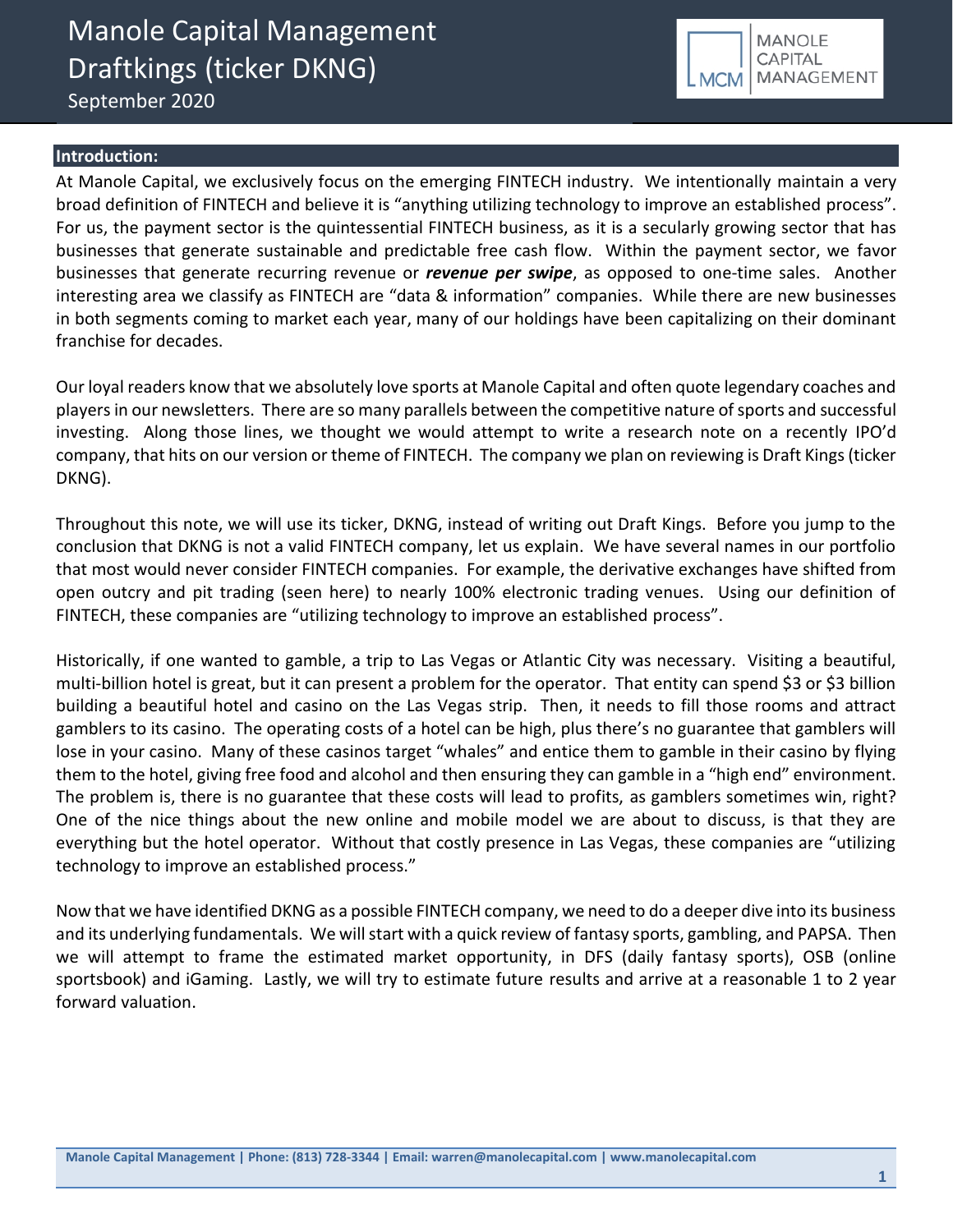

#### **Travel:**

In 2019, over 42.5 million people visited Las Vegas and a Statista survey found that it is the 2<sup>nd</sup> most popular destination in the US. Nevada, New Jersey and Macau were structured to benefit from two key areas. Their luxurious facilities were built for individuals to be pampered, fed and entertained. Quite simply, the massive casinos inside were built for gamblers to lose money.

In a pre-COVID-19 environment, people loved to visit "Sin City" and stay at great hotels, eat wonderful food, see different live shows and gamble. However, everything changes when travel is restricted due to a global pandemic. Casino operator Wynn Resorts (Wynn, Encore in Las Vegas, Encore Boston Harbor in Massachusetts and resorts in Macau) recently reported 2nd quarter 2020 results. Unfortunately, Wynn's revenue fell by 95% and that it lost \$523 million.

Over the last two to three years, the amount of interest and competition in gambling has dramatically risen. Every casino in the world is struggling to drive traffic and revenue in a COVID-19 environment. The opportunity to increase revenue by leveraging their brand is probably at the top of each casino's "to do" list.

In the US, the casino sector has experienced a major shifted. Over the last several decades, Atlantic City lost ground to Las Vegas and Connecticut. As additional states have added casino gambling (Pennsylvania and others), the draw to Nevada has waned. Also, the US has lost material market share to Macao. Macao, as the "Las Vegas of Asia", has not only eclipsed the revenue and traffic generated in the US, but it has tripled it. In 2019, Macao's casinos generated \$36.7 billion in gross revenue, as compared to Las Vegas of \$11.9 billion.

### **Smartphones Are The Opportunity:**

As we indicated above, we believe that the market opportunity for gambling (in various forms) is strong in the US, but maybe even stronger outside of the US. However, each country has specific tastes, as well as stringent rules and regulations regarding gambling. For this note, we will primarily be focused on the US market, across the entire gambling ecosystem.

We believe that there is a seismic change occurring between brick and mortar, physical locations versus online and mobile technology. COVID-19 restrictions have only increased the opportunity for mobile gambling. There are so many businesses, across multiple industries (restaurants, travel, retail, etc), that have been negatively impacted by COVID-19. However, we think there are a few industries that can be considered beneficiaries of this terrible environment. For example, we think eCommerce will continue to steal market share from traditional retailers. We also believe that digital forms of payment (contactless, card, mobile, etc) will continue to gain market share from cash.

If one looks at the global GGR, the vast majority of revenue (over 87% of the total) is still generated at physical casinos. However, online and mobile-based gaming is steadily gaining market share and growing. As the chart below indicates, online and mobile GGR, as a percentage of the total, has grown from 9.5% in 2015 to 12.2% in 2019.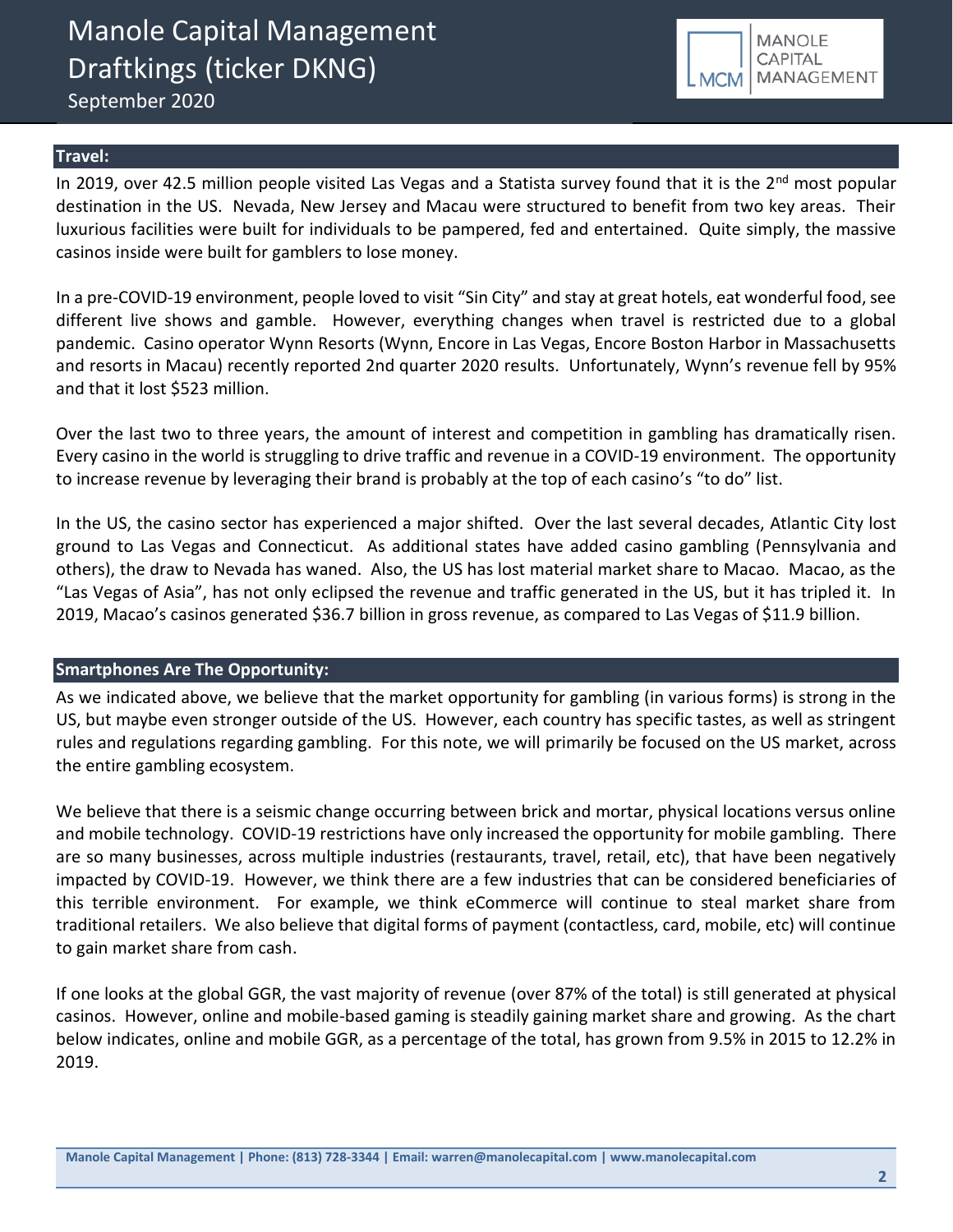September 2020



New Jersey was the first state to legalize sports betting and it determined that over 80% of its volume came from online and mobile phones. Clearly, one's smartphone is an easier format for placing bets than calling a "bookie" over the phone. We will attempt to layout the case for continued market share gains for online and mobile gaming. Using baseball as the first of our many sports analogies, we'd put this share shift in the  $2^{nd}$  or 3<sup>rd</sup> inning of a baseball game We feel that online and mobile gaming is a secular growth industry and it should approach 15% to 20% of total GGR, over the next several years.

#### **You're Never Going to be a GM or Team Owner:**

We wanted to start our analysis with something fairly obvious. We are sorry to say, but you probably don't have the capital to ever become a sports team owner. While you can purchase a share or two of the Atlanta Braves (ticker BATRA) or Manchester United (ticker MANU), this ownership will not give you any ability to impact how they are run.

When the Los Angeles Dodgers (MLB) sold for a record \$2 billion in March of 2012, the media said it was unsustainable. When ex-Microsoft CEO Steve Balmer paid \$2 billion for the Los Angeles Clippers (NBA) in May 2014, the media said it was a "crazy valuation". According to Forbes, the Dallas Cowboys have been the most valuable NFL franchise for the last 13 years. Jerry Jones purchased the iconic team for \$140 million in February 1989, and it is now estimated to be worth \$5.5 billion. If the average NFL team makes over \$100 million in operating income each year, the valuations should continue to grow. As of 2020, the average NFL team value is \$2.9 billion; the latest transaction coming from billionaire hedge fund manager David Tepper, paying \$2.3 billion for the Carolina Panthers in 2018.

TV ratings have been in decline for years, but televised live sports continue to be the most attractive category for the major networks to acquire. Every 5 to 10 years, the right to televise certain sporting events come due. At each of these occasions, the networks pay enormous sums of money for the right to televise these live events. The NFL's focus is to reach \$25 billion in revenue by the year 2025 and this number seems very achievable. The NFL reaps roughly \$5 billion a year from its TV contracts with CBS, NBC, Fox and ESPN. When these contracts expire in 2021 to 2022, we expect yet another increase from those eye-popping levels.

Statista examines sports league revenues and estimated that the 32 teams in the NFL average over \$450 million in revenue per year. However, professional football is not the only sport generating huge sums of revenue from TV. Forbes estimated that Major League Baseball or MLB's 30 teams generated over \$350 million a year in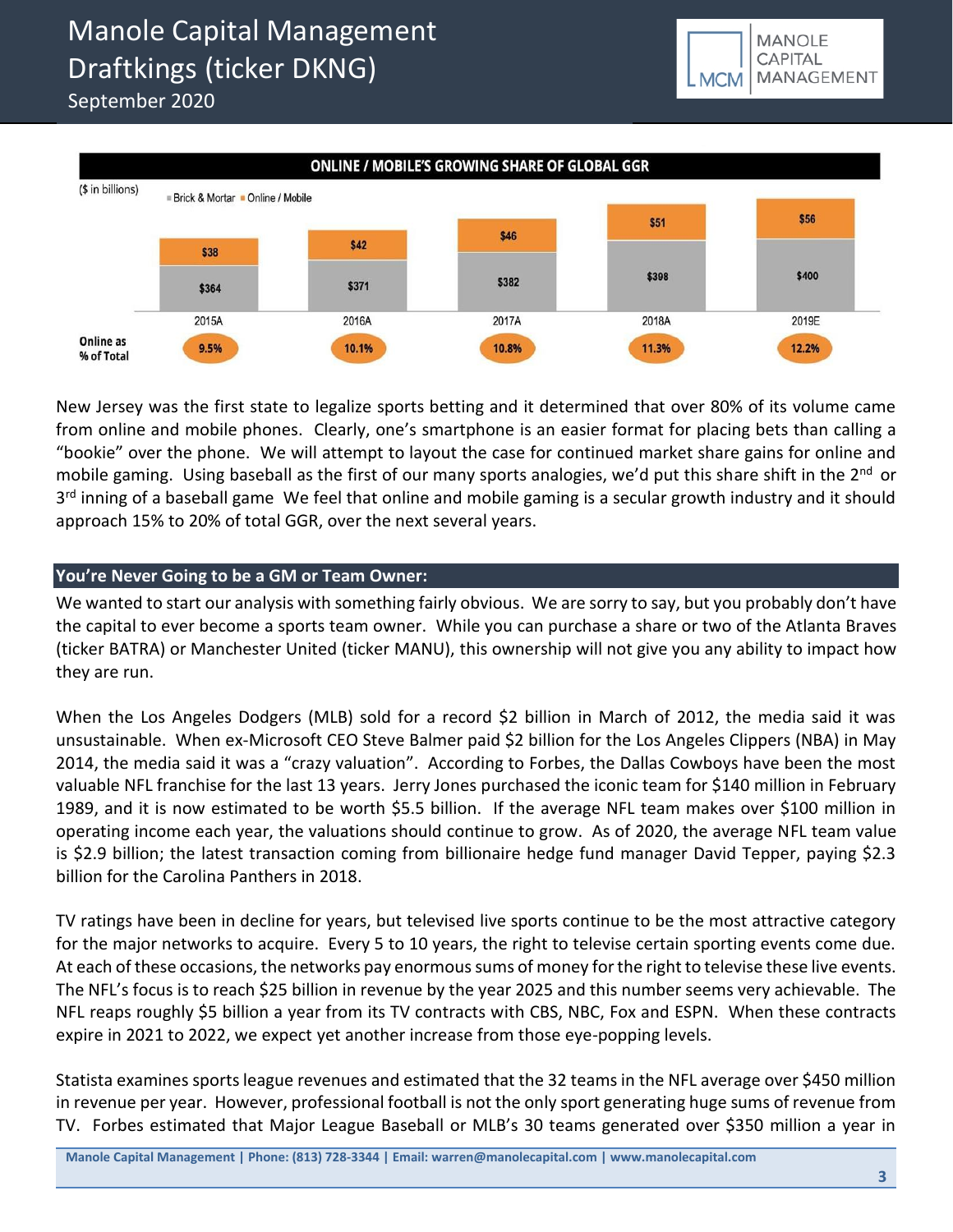

revenue in 2019. Rounding out the US's Top 3 professional leagues, Statista estimated that the NBA's 30 teams will achieve average revenue of nearly \$300 million per year. With broadcasting rights rising and generating large pools of revenue for teams and leagues, prices of franchises should remain high. To state the obvious, these revenues have led to lofty purchase prices.

#### **DFS:**

So, you cannot buy your own franchise, but you can pretend to be that GM or team owner by participating in a DFS (daily fantasy sports) league. In terms of market share, as this chart shows, DKNG is the preferred DFS league and dominant platform.

Over the last decade or so, the interest in fantasy sports has skyrocketed. According to the Fantasy Sports & Gaming Association, over 60 million play fantasy football each year, spending an average of over \$550 per year on league dues and online entry fees. Fantasy sports have also had a positive impact on all the major sports leagues, significantly increasing interest, leading to higher revenues. Anything that generates over \$7 billion a year in revenue and continues to post double-digit annual growth is going to attract a lot of attention.



Manole Capital is always looking for companies to own that have certain attractive characteristics. For example, we love for our companies to be market share leaders (what Warren Buffett calls a "moat around the franchise"), sustainable business models, free cash flow generative businesses, strong balance sheets and management teams that rationally allocate our capital.

When one analyzes "top of mind", one measurement can be the average number of minutes spent per session (called MPS). Using comScore monthly data, from January 2019 to January 2020, DKNG was the leader at 6.5 minutes per session. FanDuel was 2<sup>nd</sup> at 5.1, with traditional sports websites like ESPN, CBS Sports, Barstool, and Bleacher Report getting 4.2, 3.5, 2.7 and 2.2 respectively.

DFS are often considered "contests", not true gambling. While most participate in annual fantasy leagues (among friends), there is growing popularity in daily or weekly contests between thousands of different participants. These contests can be quite lucrative, with some awarding over \$1 million to the winner. For running fantasy leagues and contests, the long-term revenue opportunity is maybe a couple hundred million DKNG sports a large valuation.

We believe that most industry participants model a strong cross sell between starting with DFS and migrating that user towards OSB and iGaming. We will shortly address marketing, cross-selling and other tools for driving traffic, but we will now begin to frame and size the market opportunity for different types of *real* gambling (OSB and iGaming).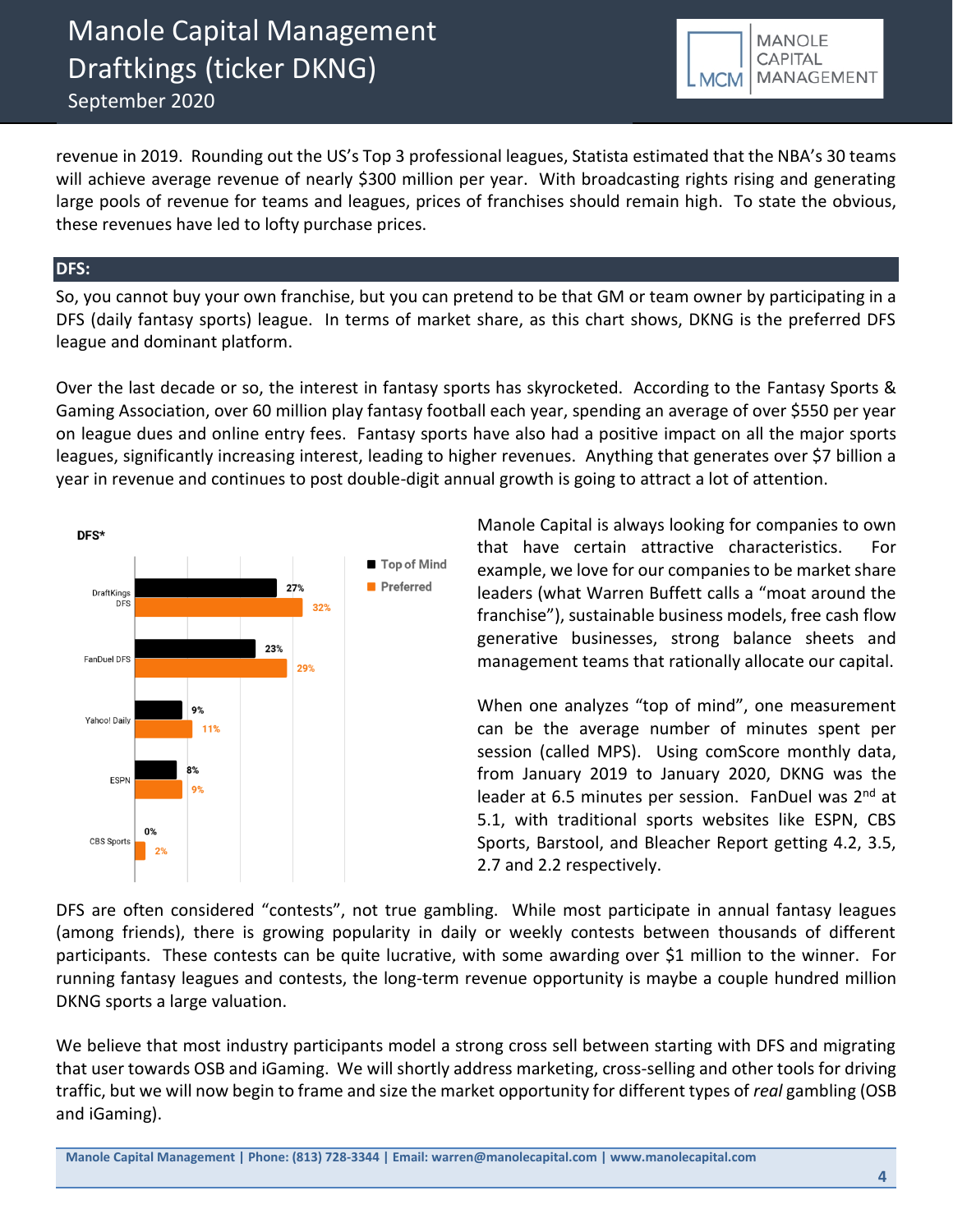#### **Trading Replaces Gambling (only temporarily):**

Retail investors are "in love" *again* with stocks. August 2020 was the best August in over 30 years, since 1986. We don't believe retail embracing the stock market again is just due to free trading, otherwise known as the "Robinhood" effect. While Robinhood was the first to push "free trading", it was followed by Schwab, TD Ameritrade, E\*Trade, Fidelity and others in late 2019.

So what is driving retail trading? Is it more discretionary money in consumer's wallets, from less entertainment spend? Are people investing their COVID-19 stimulus checks in the stock market? Maybe retail is suffering from FOMO or "fear of missing out", as everybody chases Amazon, Apple and Tesla? Is it an absence of sports to gamble on? Maybe people are just bored at home and looking for a diversion or outlet? There's no right answer, but retail is clearly back investing in the S&P 500.

As this chart shows, individual stock trading is at a decade high. During the 2<sup>nd</sup> quarter of 2020, trading volumes at Interactive Brokers, Schwab, TD Ameritrade and E\*Trade were up +111%, 126%, 312% and 267% yearover-year. Last month, TD Ameritrade and E\*Trade were up 369% and 288% respectively. We shouldn't feel bad for the online brokers, who all went free last year, as they are still able to monetize this volume. Not only do they make great economics on options trades, but still earn solid PFOF (payment for order flow), as detailed in Rule 606 reports.

According to Bloomberg Intelligence,





**MANOLE CAPITAL** 

**MCM** 

**MANAGEMENT** 

during the first half of 2020, retail investors accounted for roughly 1/5<sup>th</sup> of total US stock trading. This is over 30% higher than last year and more than double that from 2010. Citadel Securities, which is a dominant electronic trading firm, believes that retail trading is approaching 25% of total market volumes. Without a doubt, one of the most popular and funny Twitter follows is Barstool's Dave Portnoy. Portnoy leads an army of day traders under the moniker of DDTG or Davey Day Trader Global. In June, Portnoy said the stock market's volatility is "kind of like watching a sports game." We fully expect sports gambling to bounce back, now that sports have started up again.

The PGA and golf was first major sport to re-start its season, in May. While some may not consider golf to be a major sport, we at Manole Capital are huge fans. The NBA and basketball re-started in July and will crown a new champion in October. The NHL and hockey also started playing games in July, with a Stanley Cup champion expected over the next one to two months (let's go Tampa Bay Lightning). The NFL and football are preparing for their season to start in early September with a Super Bowl champion on February 7th, 2021. As we discussed

Note: 2020 data are for January through June. Source: Bloomberg Intelligence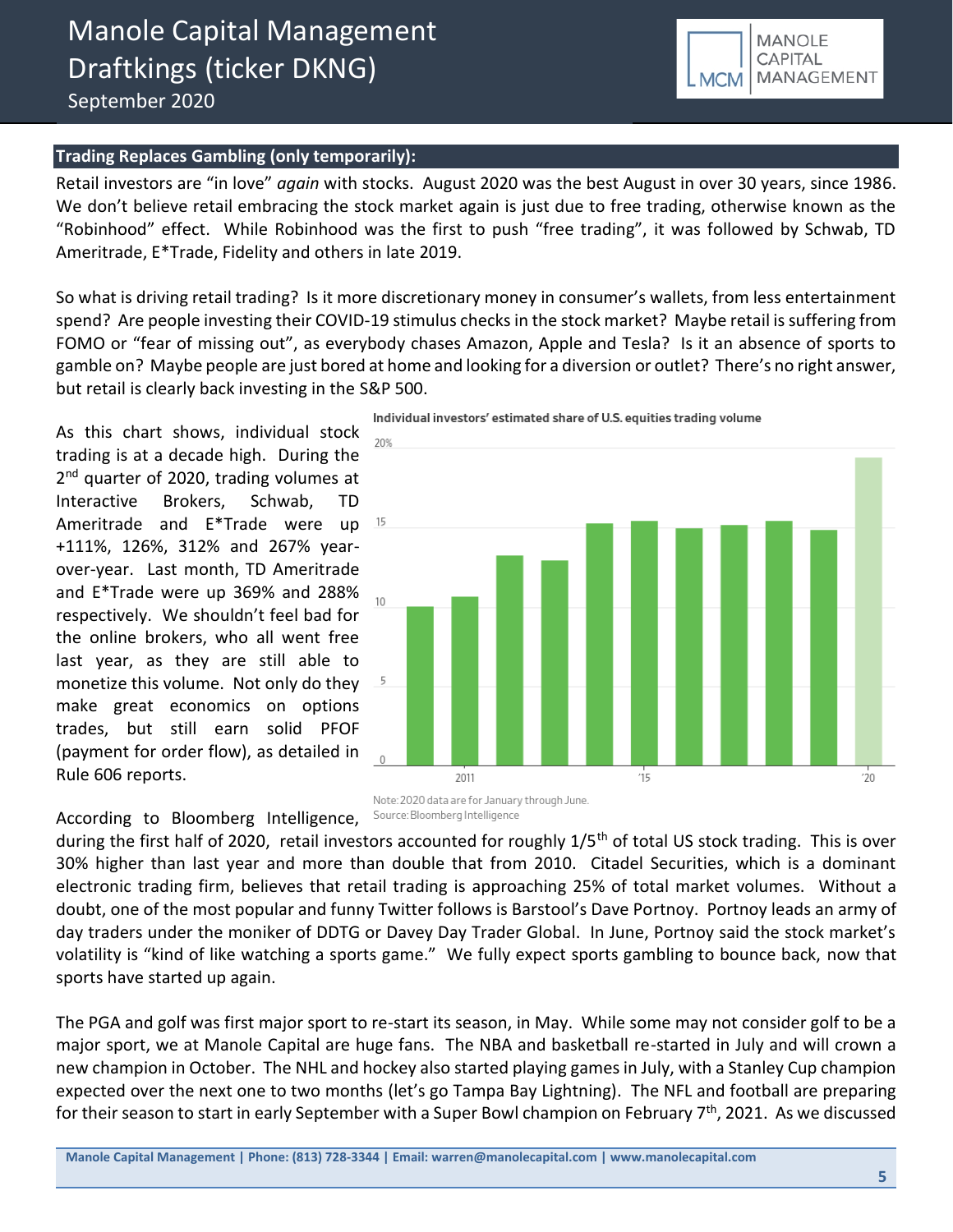**MANOLE CAPITAL** MANAGEMENT **MCM** 

earlier, the NFL or National Football League is the most profitable and successful of the major sports leagues. In addition to simply watching football each Sunday at 1pm, it has branched out to Thursday, Sunday and Monday night games. In addition, the NFL has launched its own channel, which continues to garner impressive TV ratings. While professional football is the most profitable of the major sports, there was an enormous opportunity to leverage fantasy leagues into other sports.

Only time will tell if the plans and details these leagues are creating will work. COVID-19 is still a very fluid situation and whether or not sports can occur next month or next quarter is still a question mark. Leagues have limited the on-site viewing and attendance, while trying to create a "bubble" environment to protect their players and limit the ability of the virus to spread. We hate to use cliché's, but this clearly is unchartered territory. Now that sports have re-started, we will now begin to layout the overall market opportunity and size.

> Lotteries 26%

Gaming Machines / **Slots** 

20%

### **The Total Addressable Market or TAM for Gaming:**

According to DKNG company reports and Eidlers & Krejcik Gaming sources, the global gaming market, stated in GGR (gross gaming revenue), was estimated at \$456 billion in 2019. As this pie charts shows, 35% was Casino related, 20% was gaming machines and slots, 26% was lotteries, 3% was Bingo and 16% was derived from sports betting.

We will attempt to breakout machines/slots and sports betting into further detail to frame the opportunity for DKNG and other platform providers.



In our opinion, it's important to separate DFS (daily fantasy sports) wagering from sports wagering (i.e. will Team X cover

**GLOBAL GAMING MARKET GGR(1) (2019E)** 

**Market Size:** \$456 billion

**Bingo**  $3%$ 

> Casino 35%

Sports Betting<sup>(2)</sup>

16%

the spread against Team Y) from casino games.

We will separate casino games (slots and table games) and identify them as iGaming. We have briefly discussed DFS (daily fantasy sports), but it is considered the smallest of these potential opportunities. Let's start with the OSB (online sportsbook) category and break it down into various components.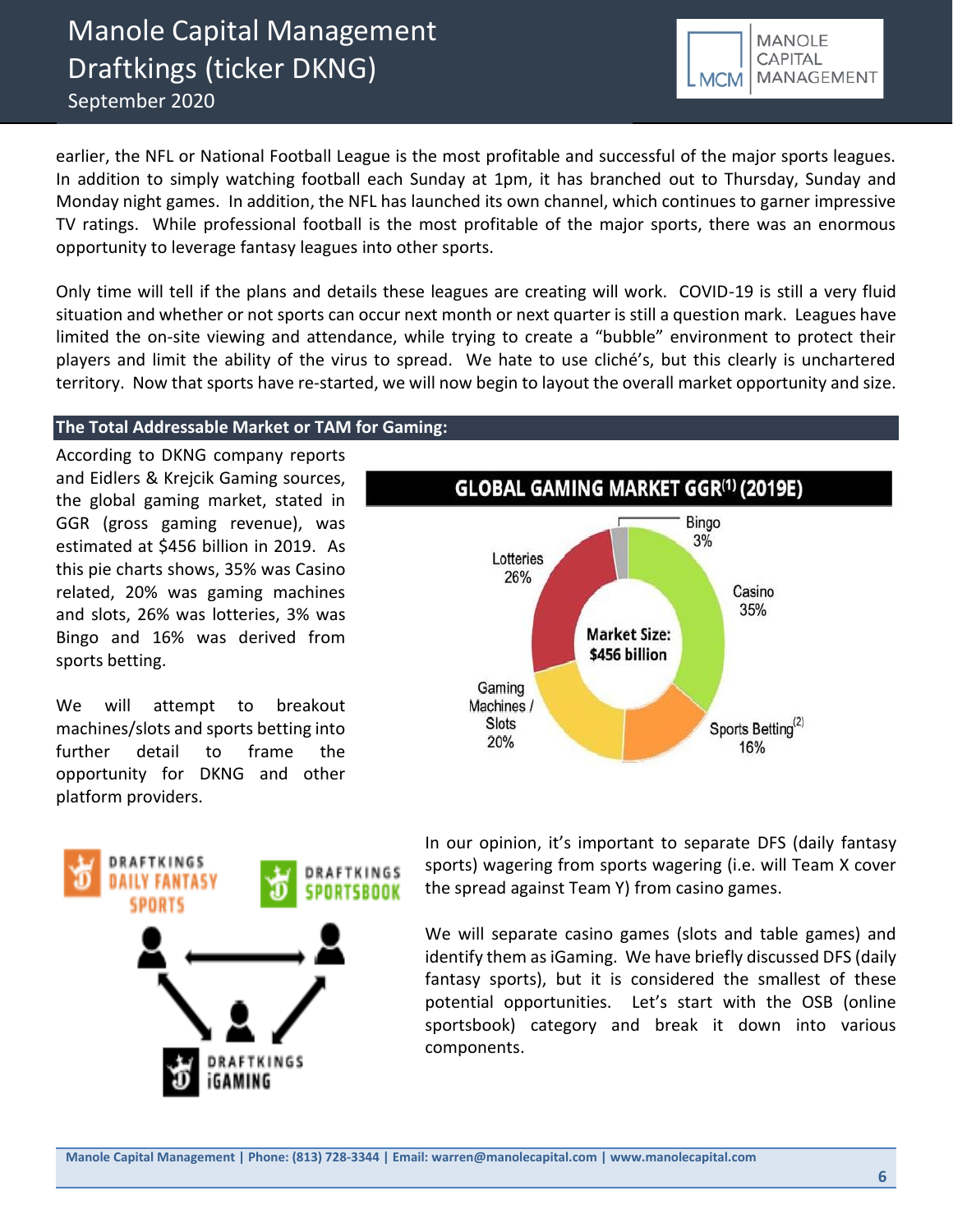September 2020



#### **OSB:**

Sportsbooks are physical locations where people can wager on various sports. Instead of restricting gambling to those that visit and wager at these dedicated locations, mobile phones and online access has dramatically increased the available opportunity.

So, sports betting is 16% of this total addressable market of \$456 billion or annual GGR of \$73 billion. This includes horse racing, but we feel it significantly underestimates the massive global market opportunity.

Each year, sports betting is conservatively estimated to be a \$175 billion industry. Football remains the most popular sport to bet on in the US, estimated to eclipse \$100 billion each year. The NBA, MLB and NHL are estimated to do another \$75 billion each year. These numbers do not reflect the massive college basketball (March Madness) and football (Playoffs) markets.

The Nevada Gaming Control Board (NGCB) and other similar state agencies report the total amounts sportsbooks "handle." In Nevada, in 2019, the NGCB stated \$5.32 billion worth of sports bets were made. New Jersey, in its first full year of legalized sports gambling handled \$4.58 billion. While the amounts reported by regulatory agencies are certainly impressive, their numbers only capture a small slice of the actual market. The black market for gambling, as well as the offshore sportsbooks easily could be 10x these legal amounts.

With so many leagues temporarily suspended due to COVID-19, sports betting revenues in March, April and May noticeably fell. Revenue projections at many sportsbooks were down 90% for April and 70% for May. Although most leagues have returned, COVID-19 capacity restrictions will most likely remain a headwind for physical sportsbooks locations. We believe the greatest opportunity for sportsbooks is to embrace technology and migrate online, from physical or brick & mortar locations. Despite no major sports getting played in the 2nd quarter, DKNG was still able to generate \$75m of revenue. We believe there is pent-up customer demand to gamble, considering the 1<sup>st</sup> half of 2020 for live sports was essentially postponed / delayed.

OSB is a large opportunity for DKNG, as Americans love to bet on sports. At DKNG's March 2020 analyst day, it attempted to highlight the total US market for sports betting. We personally don't love DKNG's estimates, as it potentially overestimates the overall market. DKNG arrives at its opportunity by extrapolating New Jersey's current results (as a percentage of the US population) across the entire US population. While mathematically this makes sense, we do not believe that New Jersey is necessarily indicative of how the rest of the US intends to gamble (if at all). DKNG uses the New Jersey example to arrive at a US sports betting estimate of \$18 billion. For perspective, the sell-side analysts that currently cover DKNG also estimate the addressable US market at \$18 billion per year. When we discuss our model and estimated financials, we will try to be more conservative; we will use a total US market roughly  $2/3^{rd}$ 's of this estimate or  $\sim$  \$12 billion.

Using this top down approach, DKNG attempts to arrive at a revenue estimate (derived from OSB) over the next few years. That \$21 billion estimate for the total US addressable market assumes that 65% of the US population would have access to a legalized OSB. Then, DKNG estimates that it can capture 20% to 30% of the overall OSB market. This would result in \$2.3 billion to \$3.5 billion in gross OSB revenue.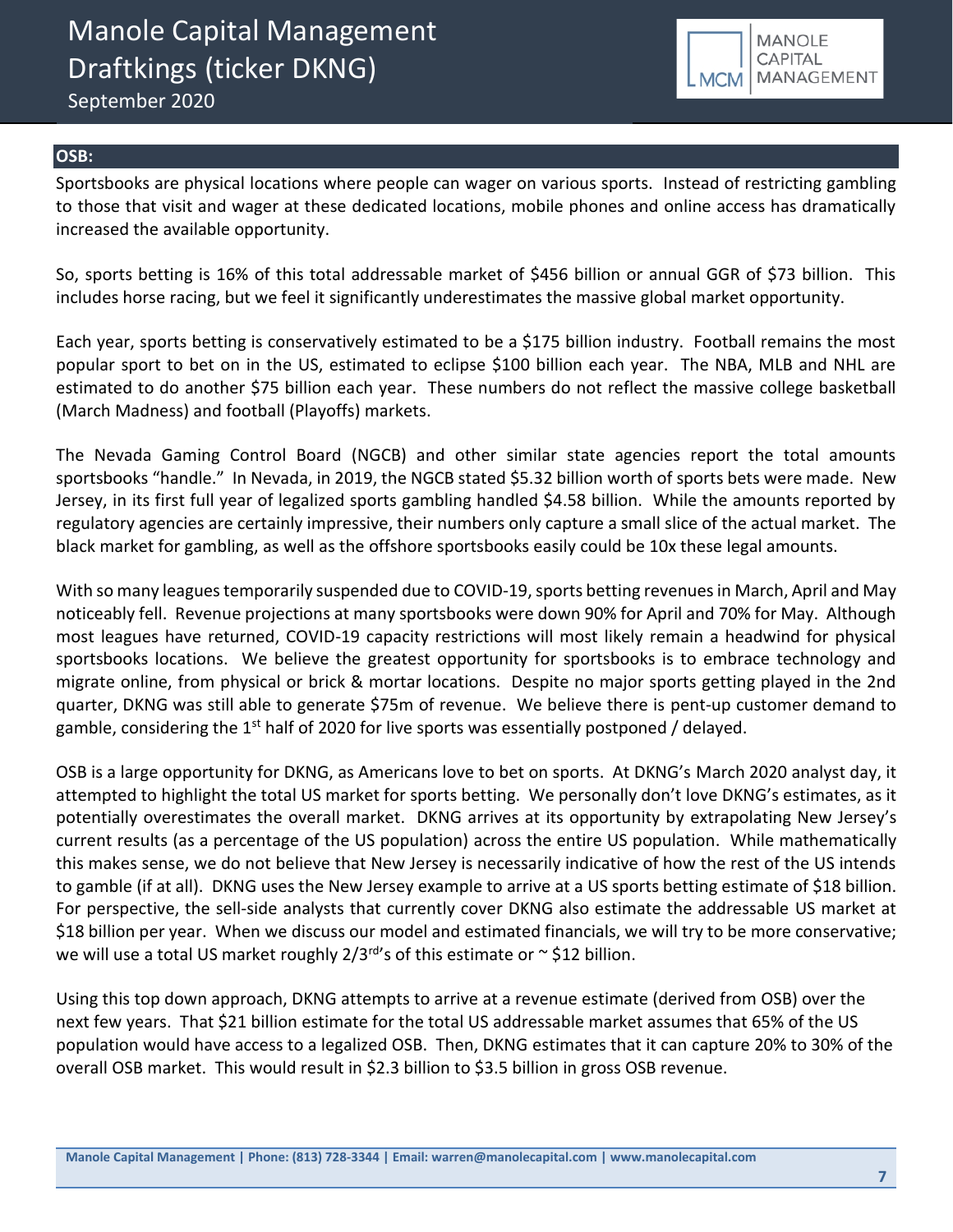**MANOLE CAPITAL** MANAGEMENT **MCM** 

As this charts shows, there is plenty of competition in the OSB market. DKNG believes that is has both the leading "top of mind" presence, as well as preferred platform to gamble on sports. If they could have acquired FanDuel in 2016, it would have controlled in excess of half of an early and emerging market. Can DKNG keep its roughly 25% share of the overall OSB market? Are peers providing a better proposition, that would allow them to garner additional market share? These are some of the bigger picture questions that we will attempt to discuss and address over the next few pages.



#### **iGaming:**



As we just stated on page 3, the largest component of this \$456 billion GGR pie is attributed to casinos (at 35%). Casinos have a GGR of nearly \$160 billion and we should probably add slots and gaming machines to that total too. Gaming machines and slots are 20% of the global market or over \$91 billion. Combining these two segments, annual GGR is over \$250 billion. This is a massive opportunity for platforms to once again capture market share (from physical locations), as gamblers migrate online.

Five years ago, New Jersey made iGaming legal and it remains the largest iGaming state, in terms of GGR. According to the New Jersey Division of Gaming Enforcement, New Jersey in 2019 did an impressive \$483 million of GGR. This was up an impressive 62% year-over-year. Over the last 5 years, the GGR in New Jersey has shown year-over-year growth of 21%, 32%, 25%, 22% and 51%. It really is rare to see the growth rates continue to rise, as the GGR levels reach higher and higher levels. As DKNG likes to do, if you extrapolate New Jersey's GGR (as a percentage of its population to the whole US), the estimated market opportunity could be \$21 billion. Even if it is only  $\frac{1}{2}$  of that level, the iGaming opportunity is clearly quite sizeable.

Looking at the 4<sup>th</sup> quarter of 2019 statistics, one can see there are plenty of competitors looking to capture this market. For example, Betfair / Flutter had 17% market share. That was followed by DKNG at 15%, Golden Nugget at 13%, Borgata at 9%, Sugarhouse at 8%, Tropicana at 7%, Resorts at 6%, Caesars at 5%, Hard Rock at 4% and Other at 15%.

iGaming is a large opportunity and DKNG has unveiled a standalone casino application (i.e. an app) to attract new players. On the Apple App Store, it has a positive 4.8 stars, out of 5. This app has over 310 slot games, 15 live dealer games, and 35 table games ranging from blackjack to roulette. This is currently live in NJ, PA and WV and we imagine it will look to expand into other states shortly.

By launching iGaming inside of DKNG's OSB, it has been able to meaningfully cross-sell its customer base. For example, 46% of New Jersey's DKNG sportsbook users have already placed a casino bet with DKNG (through March 2020).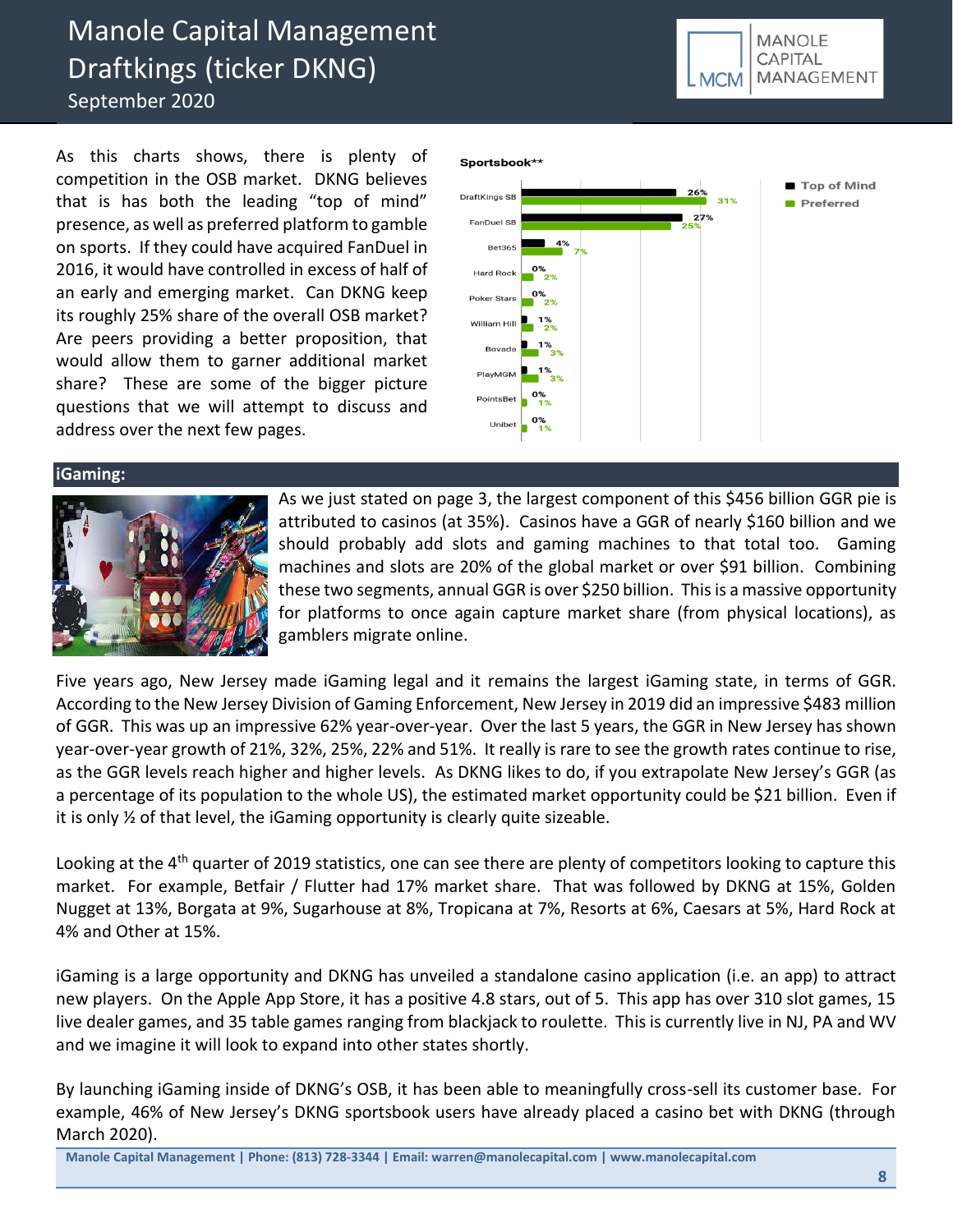September 2020





Once again, at DKNG's analyst day, it attempted to frame its iGaming revenue opportunity over the next few years. If one assumes that iGaming will be legal in states representing 30% of the US population, DKNG believes the total US market is \$21 billion.

Then, it DKNG believes it can capture 10% to 20% of that iGaming market. This would result in \$600 million to \$1.2 billion in gross iGaming revenue.

Now that we have framed the total addressable market and separated DFS from iGaming from OSB, now let's do a deeper dive on DKNG's specific business.

### **Competition:**

In terms of fantasy sports, Yahoo has a significant presence, as does ESPN. Then, one has to consider the brick & mortar casinos / hotels, that are looking to capture a share of this growing business. As we mentioned earlier, in New Jersey alone, there are a dozen casinos very interested in growing their iGaming revenue (Golden Nugget, Borgata, Tropicana, Caesars, Hard Rock, etc). These entities have strong relationships with regulators, leagues and the media, so their impact will be meaningful.

If one just looks at New Jersey, which launched in August of 2018, there are over 15 operators in that state. Fanduel Flutter has 43% market share, followed by DKNG at 31%. West Virginia launched a year later, in August of 2019, and it only has 2 operators. DKNG has 65% market share, followed by Fanduel Flutter at 35%. Oregon and Indiana launched in October of 2019 and both states are dominated by DKNG.

In our opinion, we think DKNG has an enormous opportunity, but significant competition. There are numerous other players worth mentioning and we will highlight these companies in our "Issues & Concerns" section.

#### **Who Is Draft Kings?**

Draft Kings was founded in 2011 by Jason Robins, Matt Kalish, and Paul Liberman. All three remain involved in DKNG today, with Robins acting as CEO, Kalish as President of North America and Liberman as President of Global Technology and Product. In 2013, the company launched its first mobile application, quickly capturing a massive share in the online market. DKNG has even received significant investments from major reputable companies such as 21<sup>st</sup> Century Fox's investment in 2015 and Disney's 18.2 million share position (for a total of 6% of the total shares outstanding).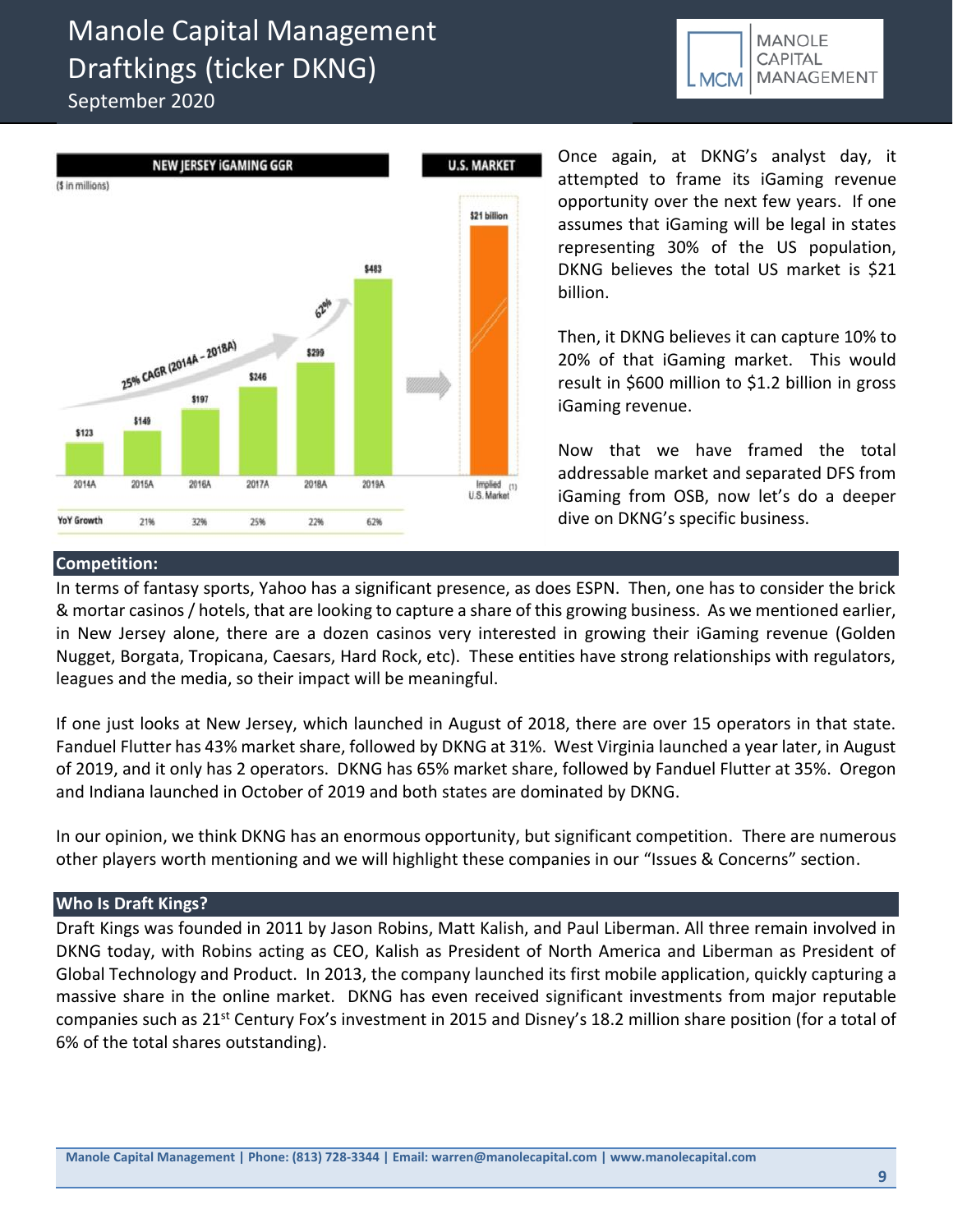September 2020





In 2014, New Jersey passed a law allowing sports betting to occur at its in-state casinos and racetracks. New Jersey wanted to assist struggling Atlantic City and offer sports betting to those within the state. Following this, there was a legal battle between New Jersey and several major professional sports leagues, captured in the case of Murphy vs the NCAA. Before we address this lawsuit, we think it would be helpful to go back in time and discuss PASPA (also known as the Bradley Act).

#### **What Is A PASPA?**



Bill Bradley played in the NBA for 13 years and then went on to serve as one of New Jersey's Senators from 1979 to 1997. Bill Bradley introduced the Professional and Amateur Sports Protection Act (PASPA), also known as the Bradley Act in February 1991.

The Bradley Act essentially prohibited gambling on sporting events. PASPA was signed into law by President Bush in 1992 and it outlawed states from offering any type of legal sports betting. We find it quite ironic that Bill

Bradley served as New Jersey's US Senator for 3 terms, but it was his state that legally challenged PAPSA.

On May 14<sup>th</sup>, 2018, the US Supreme Court struck down PASPA as unconstitutional. By overturning PASPA, betting on live sports became legal. In August of 2018, DKNG has launched both casino gaming, as well as sports betting in New Jersey. We do not want to dive too deep into the legal complexities, but we will try to summarize the current environment.

Every state has their own financial burdens, but COVID-19 has certainly negatively impacted city and state budgets. With certain state budgets in ruins, many are actively looking for additional tax revenues. States are desperate to offset the ballooning costs of unemployment, as well as healthcare and social services costs. Some have legalized marijuana, while others are beginning to look at sports gambling and casino revenue.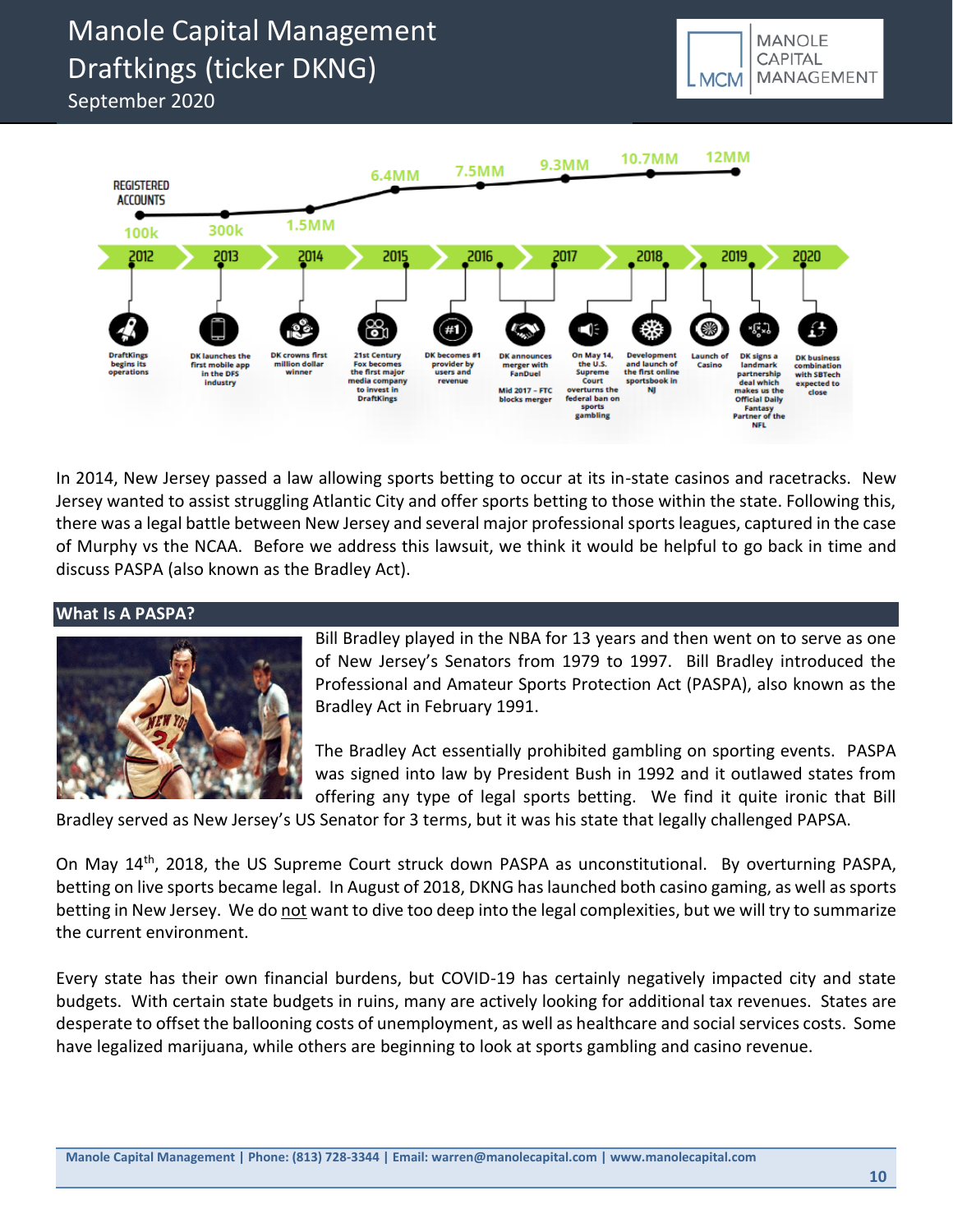As this chart shows, certain states have passed legislation specifically allowing sports betting. Others are permitting it, but only on-premise, at one of their approved physical sportsbooks. Other states have authorized sports betting via one's mobile phone. It really is a hodgepodge of state laws and regulations.



States seem to be embracing sports betting slowly and in stages. We have no idea when sports gambling will be legal and available across all 50 states, but the potential is large, even with only half of the states committed today. We have to imagine that further budget problems will eventually bring 30 and then 40 states onboard.

|                         | <b>State</b>              | % of U.S. Population |
|-------------------------|---------------------------|----------------------|
| 1                       | <b>New Jersey</b>         | 2.7%                 |
| $\overline{2}$          | <b>West Virginia</b>      | 0.6%                 |
| 3                       | Indiana                   | 2.0%                 |
| $\overline{\mathbf{4}}$ | Oregon                    | 1.3%                 |
| 5                       | Pennsylvania              | 3.9%                 |
| 6                       | <b>New Hampshire</b>      | 0.4%                 |
| 7                       | Iowa <sup>(4)</sup>       | 1.0%                 |
| 8                       | Nevada                    | 0.9%                 |
| 9                       | Rhode Island              | 0.3%                 |
| 10                      | Tennessee <sup>(5)</sup>  | 2.1%                 |
| 11                      | Washington, DC            | 0.2%                 |
| 12                      | <b>Illinois</b>           | 3.9%                 |
| 13                      | Colorado                  | 1.7%                 |
| 14                      | Michigan                  | 3.1%                 |
| 15                      | Delaware                  | 0.3%                 |
| 16                      | Mississippi               | 0.9%                 |
| 17                      | New Mexico <sup>(6)</sup> | 0.6%                 |
| 18                      | Montana                   | 0.3%                 |
| 19                      | Arkansas                  | 0.9%                 |
| 20                      | <b>New York</b>           | 6.0%                 |
| 21                      | North Carolina            | 3.2%                 |
|                         | % of U.S. Population      |                      |

New Jersey, the first to launch since PAPSA was overturned, was able to generate nearly \$300 million of gaming revenue in 2019. Nevada already had legal sports gaming and recorded slightly higher revenues in 2019 at \$329 million. Pennsylvania, the 3rd largest market (in terms of launched population size), reported \$124 million of gambling revenues via mobile wagering after launching in August of 2019.

As this chart shows, following PASPA's repeal in May 2018, 21 states representing 36% of the US population have *legalized* sports betting (in some form of retail, mobile or both). Of these 21 states, 14 have *online* sports betting, representing 24% of the US population. DKNG is now live in 8 of these states, representing 14% of the US population. DKNG is currently operating in New Jersey, West Virginia, Indiana, Oregon, Pennsylvania, New Hampshire, Iowa and now Colorado.

Speaking of Colorado, DKNG became 1 of 4 mobile operators to

enter the state on May 1<sup>st</sup>. How did its launch compare to other states DKNG launched in? Well, Indiana is 2.05% of the US population and that state generated \$3.0m of GGR in May and June of 2020. Pennsylvania is 3.90% of the US population and it generated \$3.6m of GGR, over the same period. Colorado is smaller than both of those states, at only 1.75% of the US population, but it did \$3.5m of GGR in its  $1<sup>st</sup>$  two months. This latest state launch seems promising. The next 3 states where DKNG plans to launch are Tennessee, Washington DC and Michigan.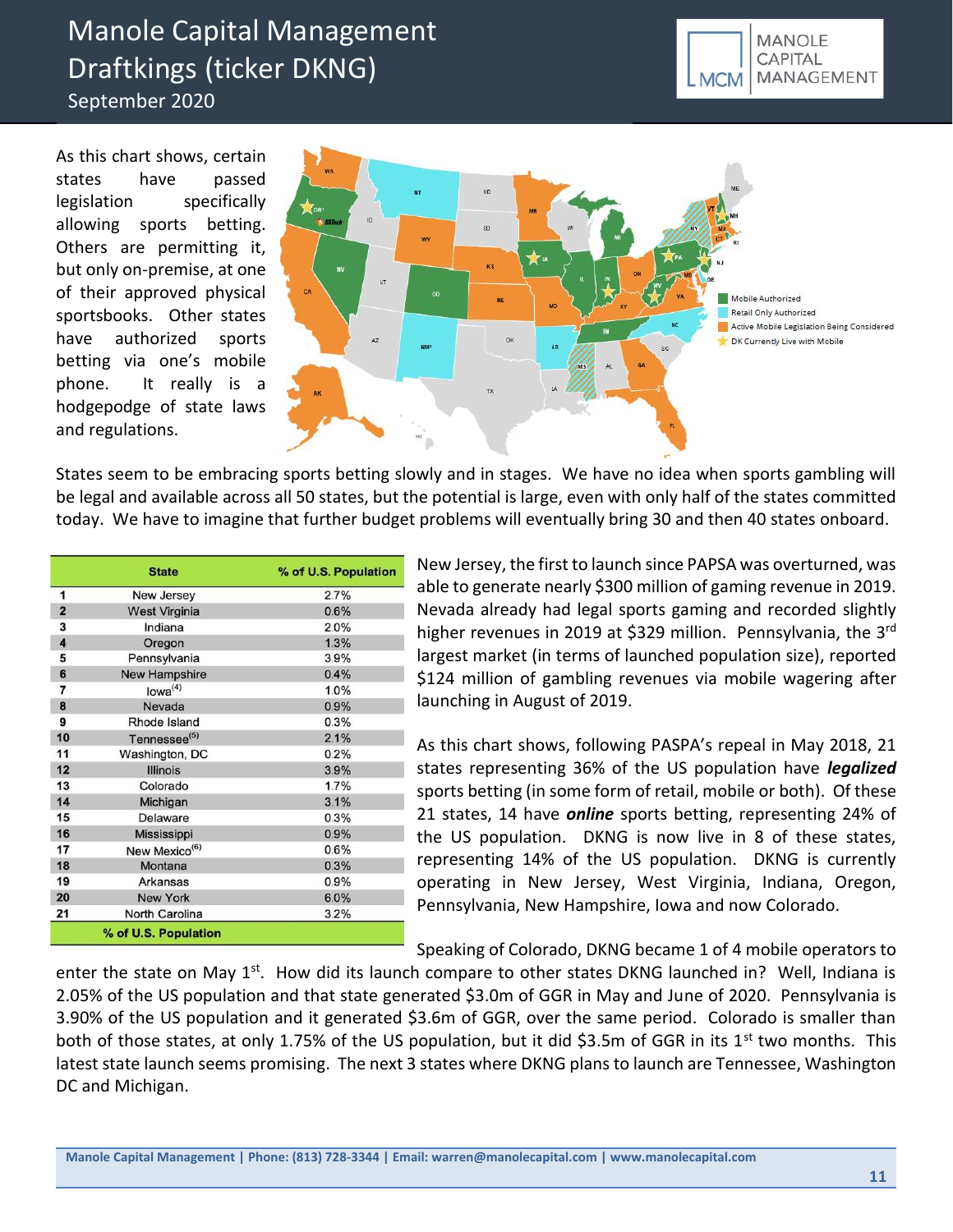

Multiple states having authorized or passed legislation to permit sports betting, but have not yet implemented or launched that capability. There are another 15 to 20 states where mobile gaming legislation is being considered.

Regulatory compliance is important and DKNG needs to follow strict KYC rules. Using GEOComply and their plugin technology, DKNG can detect the exact location of every log-in, bet placed and transaction attempt.

We believe, with state budgets in disarray, the addressable market for mobile sports gambling in the US could increase tenfold, over the next decade. With travel being restricted or considered less desirable, the opportunity for iGaming and sports gambling (via one's mobile phone), has never been greater.

### **How Did DKNG Go Public?**



On May 10<sup>th</sup>, 2019, Diamond Eagle Acquisition Corporation or DEAC led by Jeff Sagansky and Harry Sloan became a publicly listed special purpose acquisition vehicle or SPAC. Raising \$400 million, the SPAC traded under the symbol DEACU and was the 5<sup>th</sup> SPAC vehicle that Jeff Sagansky and Harry Sloan launched. On December 23<sup>rd</sup>, 2019, DEAC announced that it was acquiring DKNG. On April 23<sup>rd</sup>, 2020, DEAC officially purchased DKNG and the combined company began to publicly trade on Friday April 24<sup>th</sup>.

From December of 2019 to now, the DKNG stock has been on an impressive climb higher. The values of the combined businesses were \$2.7 billion, based upon DEAC's initial book value. At the time of the acquisition, DKNG founders and shareholders rolled 100% of their equity ownership, while SBTech shareholders put in \$450 million of equity. With the deal, DKNG and DEAC raised another \$372 million in PIPE equity from various investors.

Following the deal, DKNG had a dual class shareholder structure, with super voting



rights in Class A (1:1 voting) and Class B shares having 10 votes per share. CEO Robins owns both share classes, but holds roughly 90% voting power of the company. Initial shareholders now own 75% of DKNG, the SPAC or DEAC shareholders own 13% and these new PIPE investors own 13%. After all the dust settled, DKNG was a public company. It has 2,100 employees in 12 worldwide offices and 22 licenses to handle gambling in 26 various countries.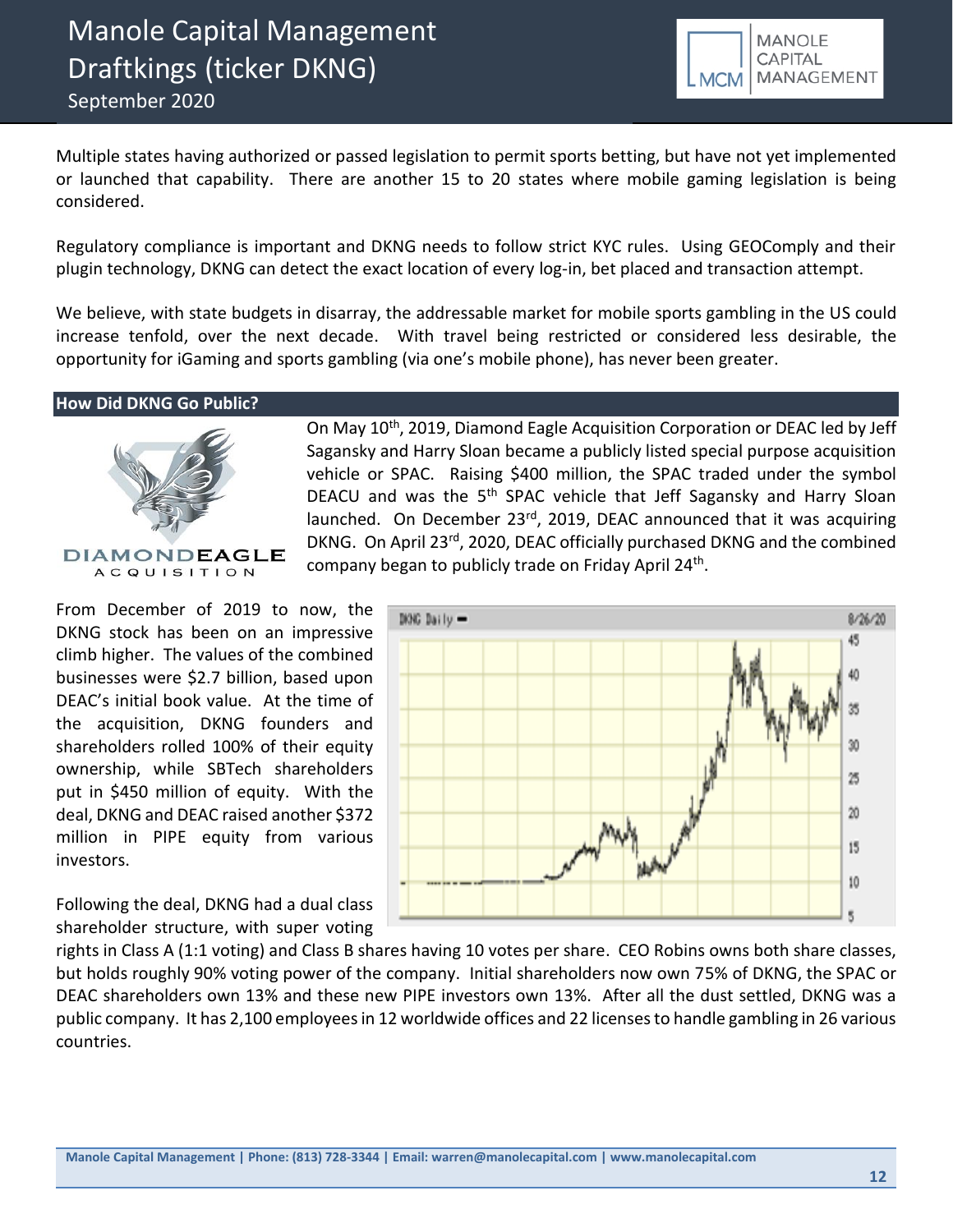**MANOLE CAPITAL** MANAGEMENT **MCM** 

#### **Mission & Vision:**

When DEAC combined with DKNG, it stated that DKNG was a "digital sports entertainment and gaming company, known for its industry-leading daily fantasy sports and mobile sports betting platforms".

The *mission* of DKNG is "to make life more exciting by responsibly creating the world's favorite real-money games and betting experiences". In addition, DKNG's *vision* is to "build the best, most trusted, and most customer-centric destination for skin-in-the-game fans, to develop the most innovative and entertaining real money gaming products and offers, and to forever transform the manner in which people experience sports". We copied that directly from their language, as we think it could be the world's longest run-on sentence.

#### **Metrics & Users:**

DKNG provides some key performance indicators to investors. It is one thing to look at their stated +12 million registered accounts, but it is more interesting and important to follow those users that are actively on the platform. We plan on following two metrics quite closely.

One is *MUP's* or monthly unique payers. These are those paid users that had a paid engagement in a DFS contest, sports bet or casino game. Looking at 2017 to 2018, MUP's grew from 574,000 to 601,000 or 4.7%. In the  $2<sup>nd</sup>$  quarter of 2020, MUP's were at 295,000, down 35%, from 456,000 a year ago. Without live sports, this metric clearly weakened.

The other key metric is *ARPMUP* or average revenue per MUP. Say that 3x, right? In 2018, the average revenue per MUP grew 10.7%, from \$28 to \$31. However, in their most recent quarter, ARPMUP was up to \$63 or an increase of 50% versus last year. In our opinion, this is a key metric to follow, as it shows how DKNG is really beginning to monetize its customer base. As DKNG tries to turn users into profitable customers, their investor presentations seem to focus more attention and emphasis on cross selling techniques.

#### **Cross-Selling and Marketing**:

DKNG believes it has a three pronged approach to driving its business. The three core verticals are DFS or daily fantasy sports, its OSB or online sportsbook and iGaming. Using its proprietary data science and analytics, DKNG believes it can market to its millions of players across these three channels.



Their cross-selling opportunity looks a little something like this: start with a few million fantasy sports users and promote, with a roughly 30% cross selling rate, to their sportsbook. The DKNG sportsbook is then leveraged to bring gamblers into DKNG's casino. Through this process DKNG claims a 50% cross selling rate from the sportsbook to the casino.

In its opinion, DKNG has a vertically integrated technology platform to capture players across each of these products. The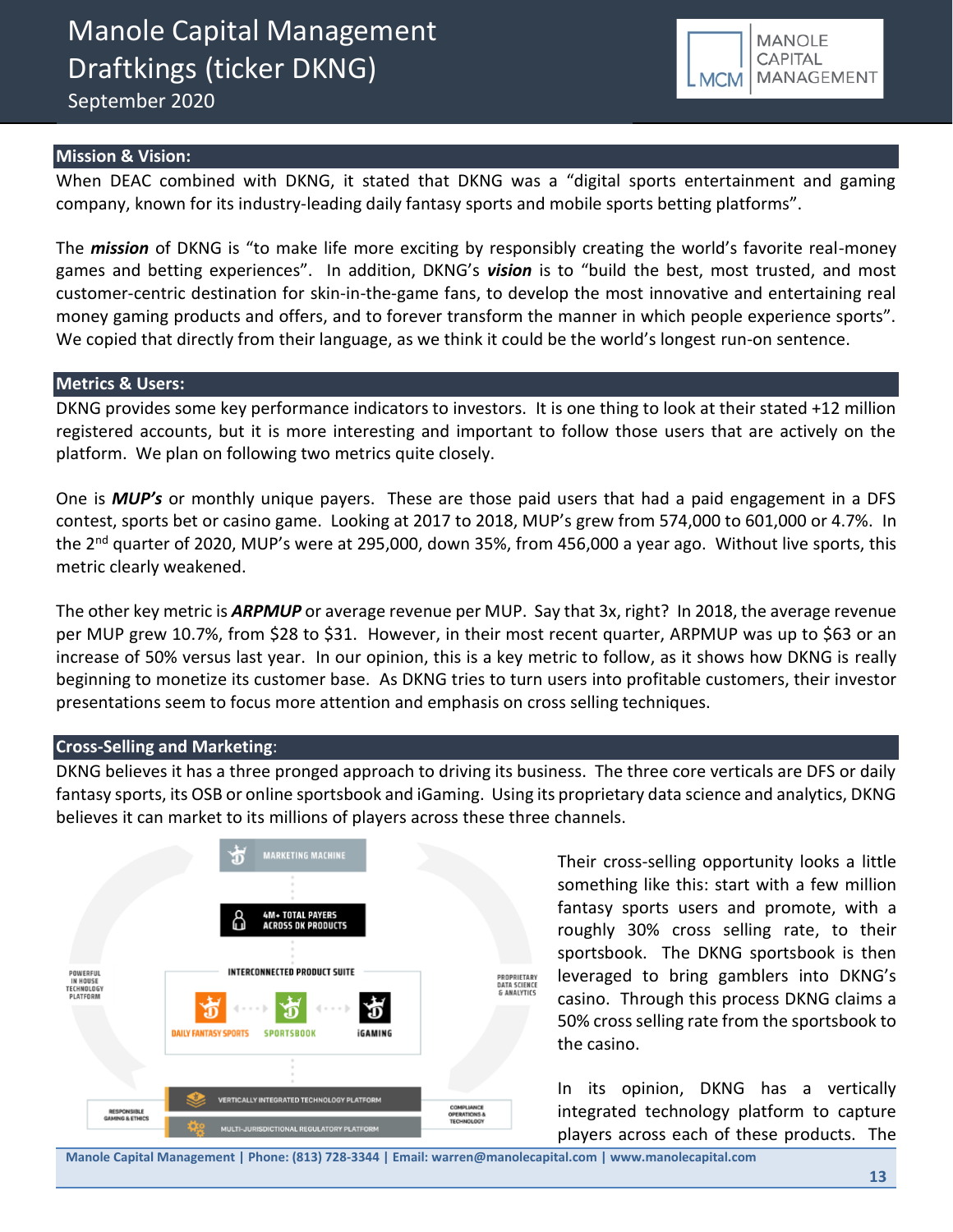

question becomes if gamblers prefer to separate their iGaming to a traditional casino, their sports betting to their local bookie and their daily fantasy sports to Fanduel or others. This would spoil DKNG's concept of capturing its players across all three channels. DKNG believes it has a sustainable differentiation versus its peers.

When (not if) the NFL season starts next month, we anticipate DKNG will do remarkably well. We believe that a key strength of DKNG is the ability to cross sell various products across its platform to its loyal customers. Last year, DKNG signed up to be the official daily fantasy partner of the NFL. We believe this will generate positive business for DKNG next month. However, DKNG is diving deeper than just TV ads. It is looking to gather user data and drive user-engagement via one's smartphone. Since everybody has their cell phone permanently in their hand, this might be a great tool to drive customers and users. If DKNG knows that we are watching a Sunday football game, it could push out the ability to bet on the next quarter or even the next play. It has the technology to allow users to bet on whether or not field goals with be good or missed. It can let gamblers bet on who is the next person to score a TD or even catch a pass. The ability to parse data and reach gamblers on their phone is intriguing. We worry that it could be contagious or even addictive to certain people, but that's a subject for another time and note.

While there is only a modest number (under 100k) of DKNG users that utilize all three of their verticals, it clearly understands the power having several touchpoints to its customers wallets. This process and focus on crossselling reminds us of the successful data and information program underneath Harrah's Entertainment. That loyalty program (called "Total Rewards") was often considered the "crown jewel" of Harrah's; many gaming insiders credit "Total Rewards" as the main reason Harrah's was able to generate industry leading traffic metrics.

Marketing automation can help DKNG reach its potential and existing users, but it is not a cure all . Using data and its analytical models, DKNG spends money to target customers on direct mail, social, outdoor, videos, podcasts, radio, TV and search. It believes that it can maximize ROI (return on investment) across all of these paid media channels, but we are less convinced of this. DKNG can say that it has sophisticated data science driving its marketing decisions, but a costly TV ad is usually not a wonderful ROI proposition (in our opinion). Just like that Schwab or TD Ameritrade, Fidelity or E\*Trade ad on CNBC doesn't spur us to open an account, we are less than convinced that a DKNG ad during a Sunday football game with motivate us to gamble.

In this stay-at-home environment, DKNG feels it can get a positive response to its TV and radio advertising spend. Frankly, one cannot watch a NBA or NHL playoff game without being inundated with DKNG ads. It believes it is the most trusted brand, with its 8 year head start versus others in DFS. DKNG feels that its "marketing machine" is poised to deliver across multiple platforms and that it has geographic flexibility (across multiple states and countries), to scale this regulated industry.

| Costs:       | 2g'20 | YoY<br>and the control of the control of | % of Revenue |
|--------------|-------|------------------------------------------|--------------|
| Sales & Mktg | (547) | 49%                                      | 63%          |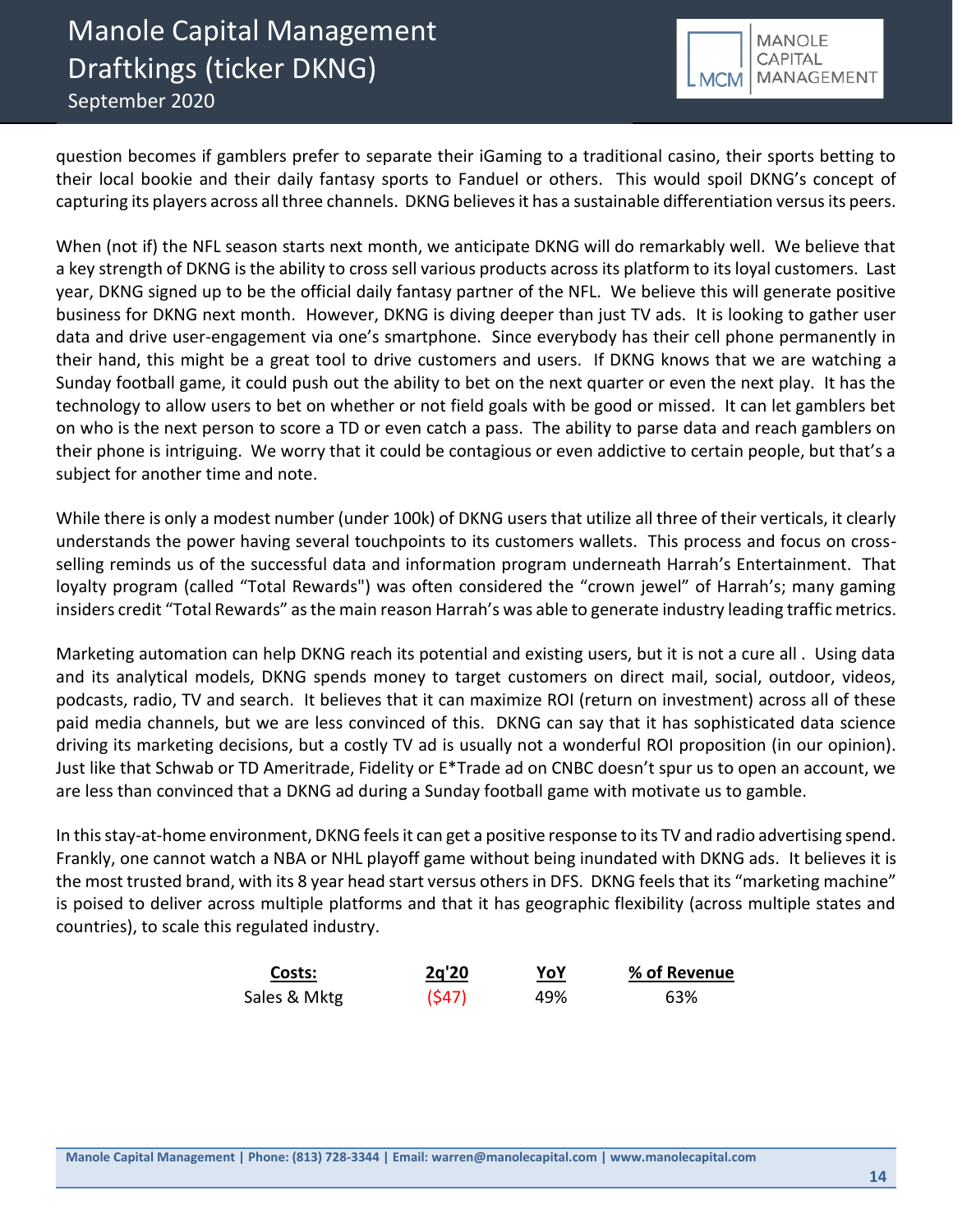September 2020



#### **Technology:**



**LEADER IN DAILY FANTASY** SPORTS AND WILL BE ONLY **VERTICALLY INTEGRATED ONLINE SPORTSBOOK IN U.S.\***  In 2019, DKNG acquired SB Tech for \$3.3 billion in a reverse merger. SBTech was an online gaming technology leader and it has a decade of experience in over 20 regulated markets and jurisdictions. SBTech gives DKNG a strong omni-channel solution and greatly improves their technology capabilities. Looking at SBTech's 2019 geographic revenue mix, 54% was from Asia, 42% was European and UK based and 5% came from the US. Clearly, SBTech added an international component to DKNG's business.

SBTech provides DKNG the technology to move across various channels, from fantasy to iGaming to lotteries to the sportsbook. Quite simply, SBTech is the "plug and play" option for certain global channels.

However, the key (in our opinion) is DKNG's wallet technology. One seamless wallet, across all products, can be a game changer (no pun intended). We believe that players will become loyal to a certain brand, if the onboarding process is fairly easy. Having a low-friction experience is important and DKNG has solved this problem with simplified verification and an easy KYC (know your customer) process. Next, ensuring that players can save their preferred payment methodologies is important. Do players want to provide DDA (demand deposit account) information to debit their banking accounts? Would players prefer the ability to load up a wallet from a credit card? DKNG is PCI (payment card industry) level one certified, so users feel comfortable that their payments are secure. One of the key differentiators for us is DKNG's wallet technology. As users move from state to state, from product to product, DKNG has the capability to create compliant sub-wallets in the background. By using virtual wallets, DKNG provides a seamless experience for its players, without them ever knowing what is happening on the backend.

We believe that DKNG had solid technology and an easy-to-use platform in DFS. The iGaming platform was also a DKNG capability. However, SBTech seemed to be the necessary ingredient to give DKNG the sports betting platform it needed. From what we have been able to garner, SBTech came with 3<sup>rd</sup>-party risk and trading capabilities that DKNG simply didn't have. SBTech's sports betting platform was simply much better than core DKNG possessed. The analogy that DKNG likes to use is that it had the core body of an OSB, but SBTech provided the engine. Specific examples of SBTech's technology are complex risk management, intelligent bet acceptance, enhanced odds based upon real-time tools, innovative 3<sup>rd</sup> party integrations, etc.

#### **Issues & Concerns:**

As we have stated multiple times, this is a very competitive industry and business. There are no shortage of players that are interested in the OSB and iGaming market. In our opinion, Fanduel and Barstool represent DKNG's two largest competitors.

Fanduel, with a majority owned by FLTR, has nearly 10 million customers, including a half a million horse racing players. It has an estimated 40% of the US DFS market and a very strong international presence. Both Fanduel and DKNG are coming to market with an asset light model, without traditional hotels and casinos. PENN is attacking the market from a different perspective, as it already has a large physical presence.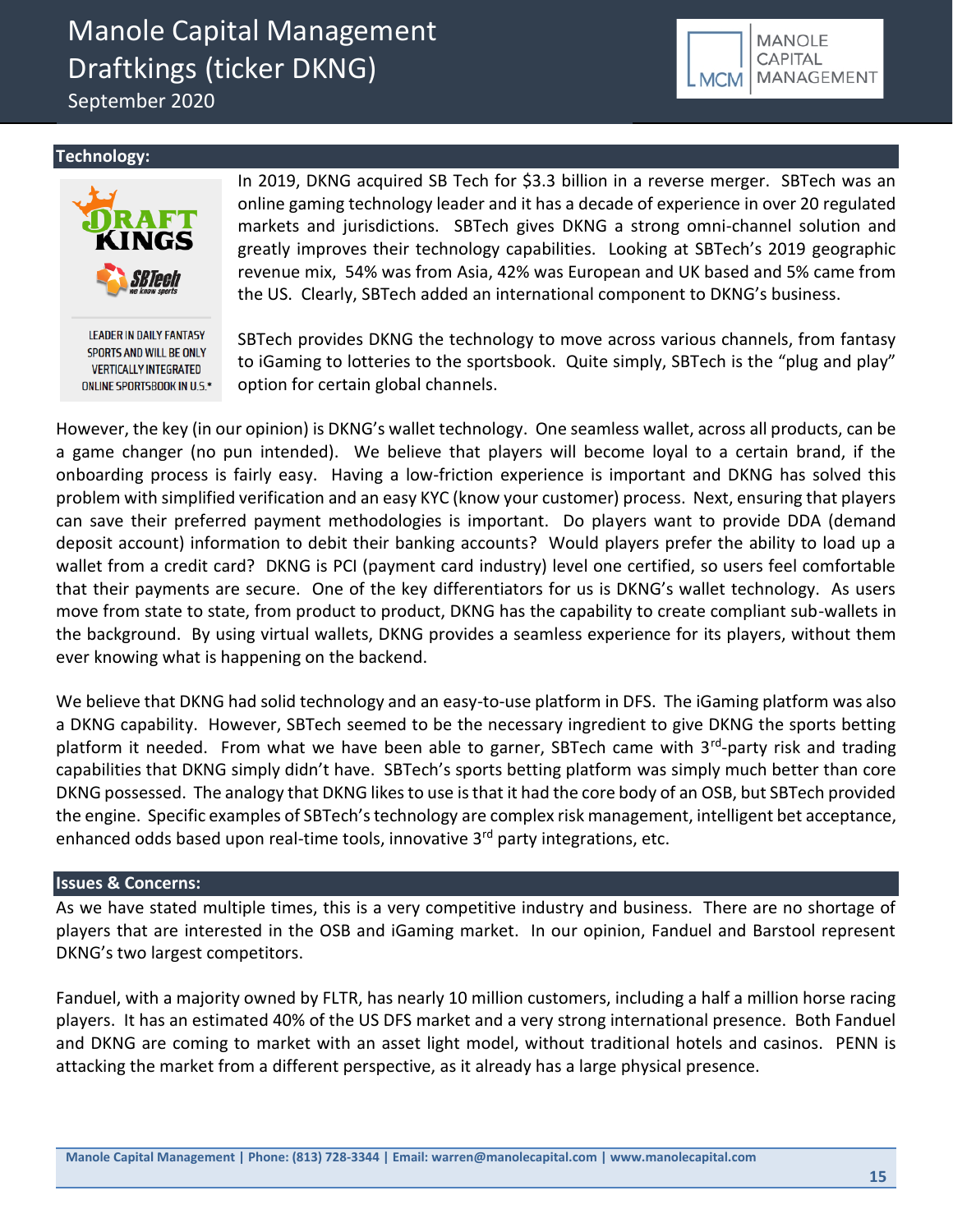



PENN, the owner of Barstool, is slated to launch their betting app in September (initially in Pennsylvania, as this picture shows). PENN will capture market share in this important state and build off of Barstool's 100 million followers. That's right! The two guys (David Portnoy and Big Cat) have a tremendous following and we expect this launch to be quite successful. Once again, if you want to follow one of the funniest Twitter handles out there, we absolutely recommend following David Portnoy (for his pizza recommendations, as well as for stock commentary).

Of their social followers, the demographic is remarkably

attractive. For example, 83% of Barstool's audience is between the ages of 21 and 54. Barstool has released additional insights into how they plan on attacking the OSB marketplace. Barstool surveys have stated that 62% of its followers have bet on sports and of those bettors, 44% bet 1x per week at an average amount over \$51 per bet. As PENN blitzes the market with advertisements, we would anticipate a market share decline for DKNG, possibly from the mid-30%, down to 20% or 25%.

Bet365 is another key competitor and it has a sizeable balance sheet at its disposable. It has 45 million registered customers in over 150 countries, but its best attribute might be its technology. Bet365 has the capability to enable "in game" betting. As we talked about earlier, this can be thought of as being able to bet whether or not Tiger Woods is able to make that birdie putt on the 18<sup>th</sup> hole of The Masters. We think this will be an enticing proposition for many gamblers to wager on. There are additional peers to worry about too, like Fox Bet (with Fox Sports), MGM (with Yahoo Sports and Buffalo Wild Wings) and William Hill (with Caesars and CBS Sports). Quite simply, there are a dozen real companies all trying to capture a slice of this large addressable marketplace.

With the re-start of sports, DKNG has seen a nice uptick in business. For example, DKNG mentioned that it experienced a 300% lift in amount wagered on baseball, when the MLB returned. As we discussed earlier, we believe that football is the dominant US sport for gamblers. As of today, NFL football is slated to begin on September 10<sup>th</sup>, when the Houston Texans hot the Super Bowl champion Kansas City Chiefs. College football's Big Ten and Pac-12 conferences have already cancelled games in 2020, but the SEC, Big 12 and ACC are planning on fall football. As school's open up, COVID-19 remains a big unknown and challenge. If football gets cancelled due to COVID-19, this would have an adverse impact on DKNG's DFS and OSB businesses.

Just a couple of weeks ago, the IRS issued a memo, indicating a plan to place a 0.25% excise tax on DFS contests. This is not a tax to the players, but rather a tax placed on the gaming operators (i.e. DKNG or FanDuel, etc). Also, it is not applicable to traditional season-long fantasy competitions, just daily contests. Apparently, the IRS wants to treat daily fantasy contests just like traditional sports bets or wagers. On their conference call, DKNG indicated that daily fantasy games were \$3.2 billion in 2018, which would equate to a \$8 million tax. 2019 was a higher amount of daily fantasy games, so the potential tax could be in the \$10 million range. DKNG management called the IRS memo "deeply flawed in its analysis", but it is not a positive impact for free cash flow. This IRS issue is still an open item, but DKNG fell by 7% when this was announced. Overall, this excise tax is not a major concern; maybe just an ongoing issue to monitor and factor in.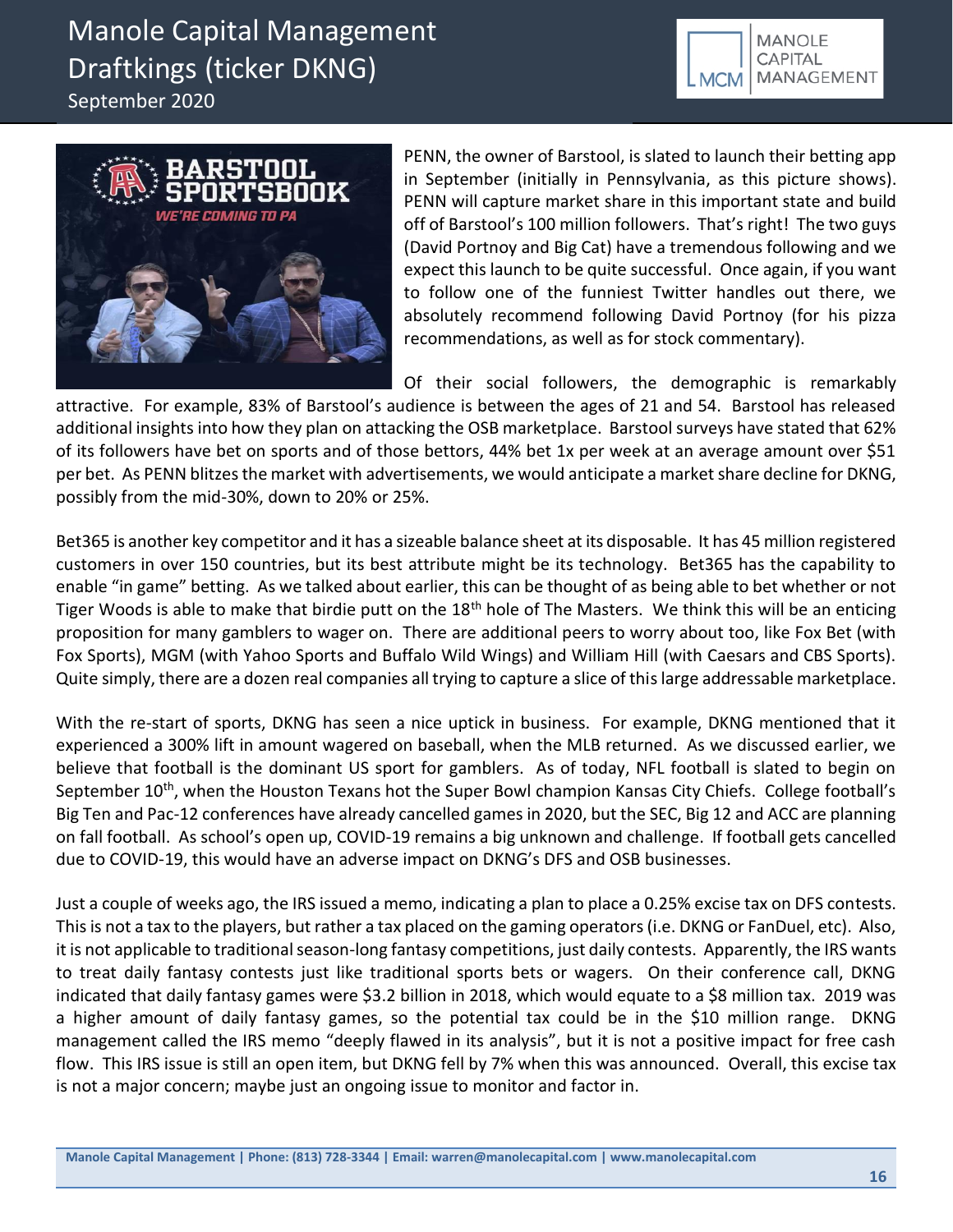

Another concern for us, over the next quarter or two, is how DKNG will trade. Over the next two to three months, a considerable number of shares will become available for sale. Out of DKNG's +350 million shares outstanding, only 40% freely trade today. One could argue that increasing the tradeable float is a good thing, especially if these shares head to long-term owners and investors. On the flip side, when lock-up's typically expire, DKNG could see a material oversupply of stock and selling. Many early investors have seen a huge paper windfall and may look to monetize some or all of their holdings.

Lastly, one item that concerns us is the ability of DKNG to scale its business and generate scale economics. As the line items below show, DKNG is aggressively spending. In the  $2<sup>nd</sup>$  quarter, we understand that revenues were soft, due to COVID-19 and the delay of sporting events. However, only \$75 million in revenue is not sufficient to support a model with these types of costs. We already discussed sales and marketing, which DKNG needs to drive traffic and maintain its market share. Does G&A doubling year-over-year make sense? Maybe, if management feels like it needs the infrastructure larger to support the business. Maybe that is bloated, due to the SBTech acquisition? In terms of technology spend, we are comfortable with that increase, as this the equivalent of R&D spend for a biotech or pharma company. Without technology spending, DKNG cannot reach its market share goals. One last item, that concerns us, is the stock compensation. We understand that all companies grant employees stock compensation, in addition to a normal salary. That's not our problem. We do question stock compensation running at 87% of revenue and that eye-popping year-over-year increase. We feel the board and management need to reign in some of those grants and consider the impact it has on existing and future shareholders.

| Costs:            | 2q'20 | YoY   | % of Revenue |
|-------------------|-------|-------|--------------|
| General & Admin   | (591) | 205%  | 122%         |
| Technology        | (536) | 70%   | 49%          |
| <b>Stock Comp</b> | (565) | 3138% | 87%          |

### **Revenue:**

A few pages ago, we attempted to focus on the total US addressable market for iGaming and OSB. Estimates and forecasts must be taken with a "grain of salt", especially at such an early stage of growth. Using company estimates can be aggressive, since they are clearly laying out the case for huge upside. Sell-side analysts often take company management forecasts and weave them into their models to arrive at a price target to match their rating. We do not have to worry about publishing formal estimates and will simply choose to be a little more conservative in our projections. We will not model this business out further than 2025, as anything more than four to five years out is simply unknown and guessing.

In terms of 2025 revenue, coming from US OSB and iGaming, we think it could approach \$12 billion. If the US market approaches \$3 billion in annual revenue this year, this would imply a 35% CAGR (compound annual growth rate) for the next few years. Is that possible? Yes, but it isn't a terribly conservative estimate of future growth. A lot would need to occur, for the industry to grow at those levels. In our opinion, this is a roughly broken down 70% versus 30%, in terms of OSB versus iGaming. That would equate to \$3.5 billion of iGaming and \$8.5 billion of OSB.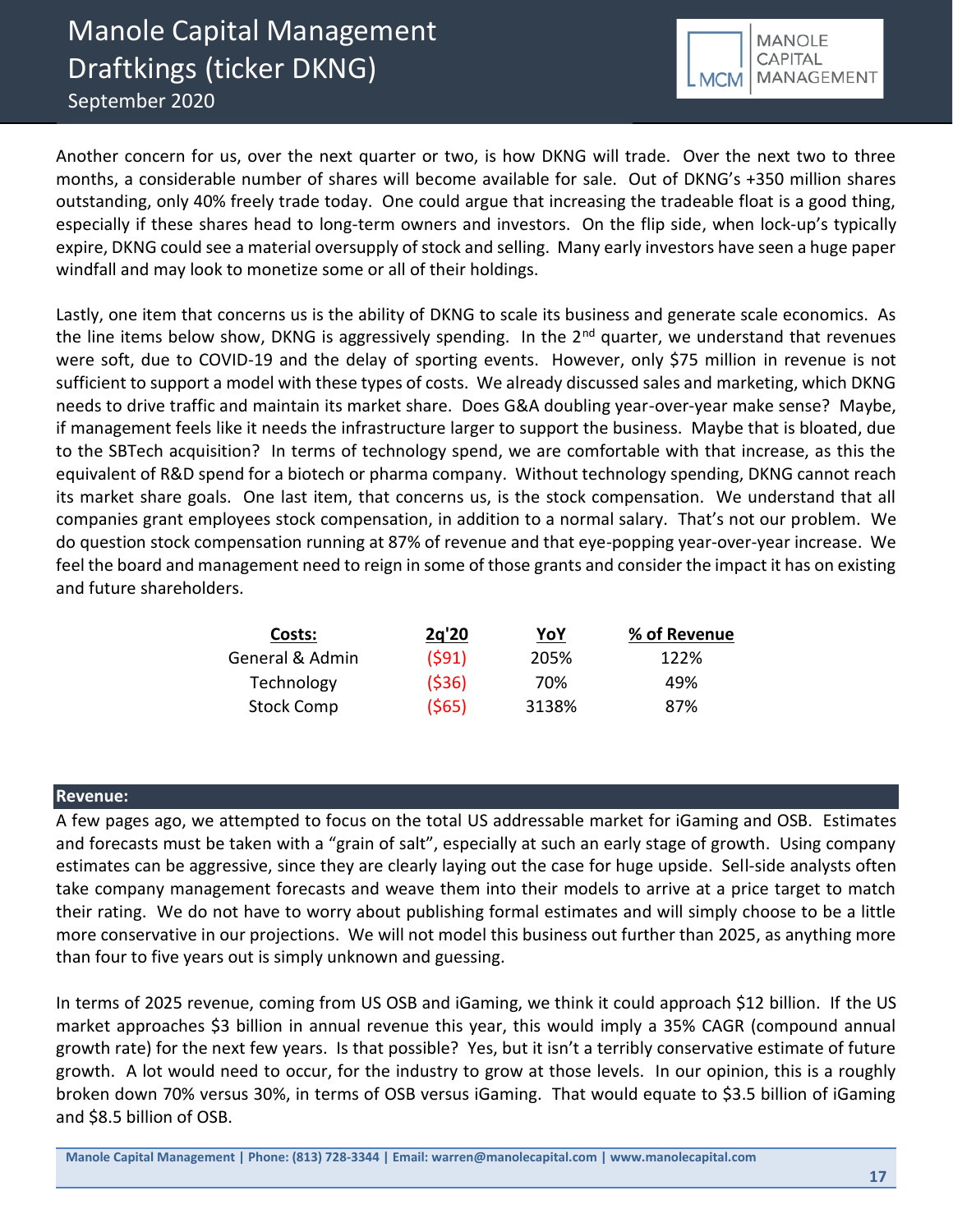

We always try to begin our analysis by looking at organic growth, for this will tell us how much a company can grow on its own. While most companies can acquire growth, especially with interest rates at near zero, we find that organic growth is an important metric to always consider.

|                   | 2017  | 2018  | 2019  |
|-------------------|-------|-------|-------|
| <b>DraftKings</b> | \$192 | \$226 | \$305 |
| growth            |       | 18%   | 35%   |

As this shows, DKNG has been able to organically grow handsomely. Then, following its acquisition of SBTech, DKNG was able to layer on a solidly growing business.

|               | 2017 | 2018 | 2019  |
|---------------|------|------|-------|
| <b>SBTech</b> | \$44 | \$82 | \$110 |
| growth        |      | 86%  | 34%   |

Looking at the combined company, we can see that DKNG is generating well over \$400 million in sales a year. Looking at analyst projections for next year, we would expect \$540 million in revenue or 37% year-over-year growth. Looking out to 2021 and 2022, analysts project \$700 million and \$1.25 billion

|        | 2017  | 2018  | 2019  |
|--------|-------|-------|-------|
| Total  | \$236 | \$308 | \$432 |
| growth |       | 31%   | 40%   |



Revenue in 2017, 2018, 2019 was \$236 million, \$308 million and then \$432 million, showing impressive +30% annual growth. DKNG management is guiding and projecting revenue to grow 25% this year to \$540 million and then 30% in 2021 to \$700 million. 2020 assumes the OSB is live across 10% of the US population, with iGaming in NY and PA. This does not seem terribly difficult, in our opinion. The 2021 assumptions are OSB across 20% of the US population, with iGaming getting legalized in additional states (representing 4% more of the US population). Once again, we believe this is very achievable, as far as revenue or the top line is concerned.

There is seasonality to factor in, as the 4<sup>th</sup> quarter is typically the best quarter, with the 2<sup>nd</sup> and 3<sup>rd</sup> quarter being the two softest. If DKNG can generate \$700 million in 2021 revenue, this would equate to 17% of our 2021 US addressable market revenue opportunity of over \$4 billion. If one combined the OSB and iGaming opportunity of roughly \$40 billion in TAM, DKNG believes it can lead to gross revenue in the \$2.9 billion to \$4.7 billion range. Once again, we think the total addressable market is somewhat smaller than DKNG has estimated, but \$4 billion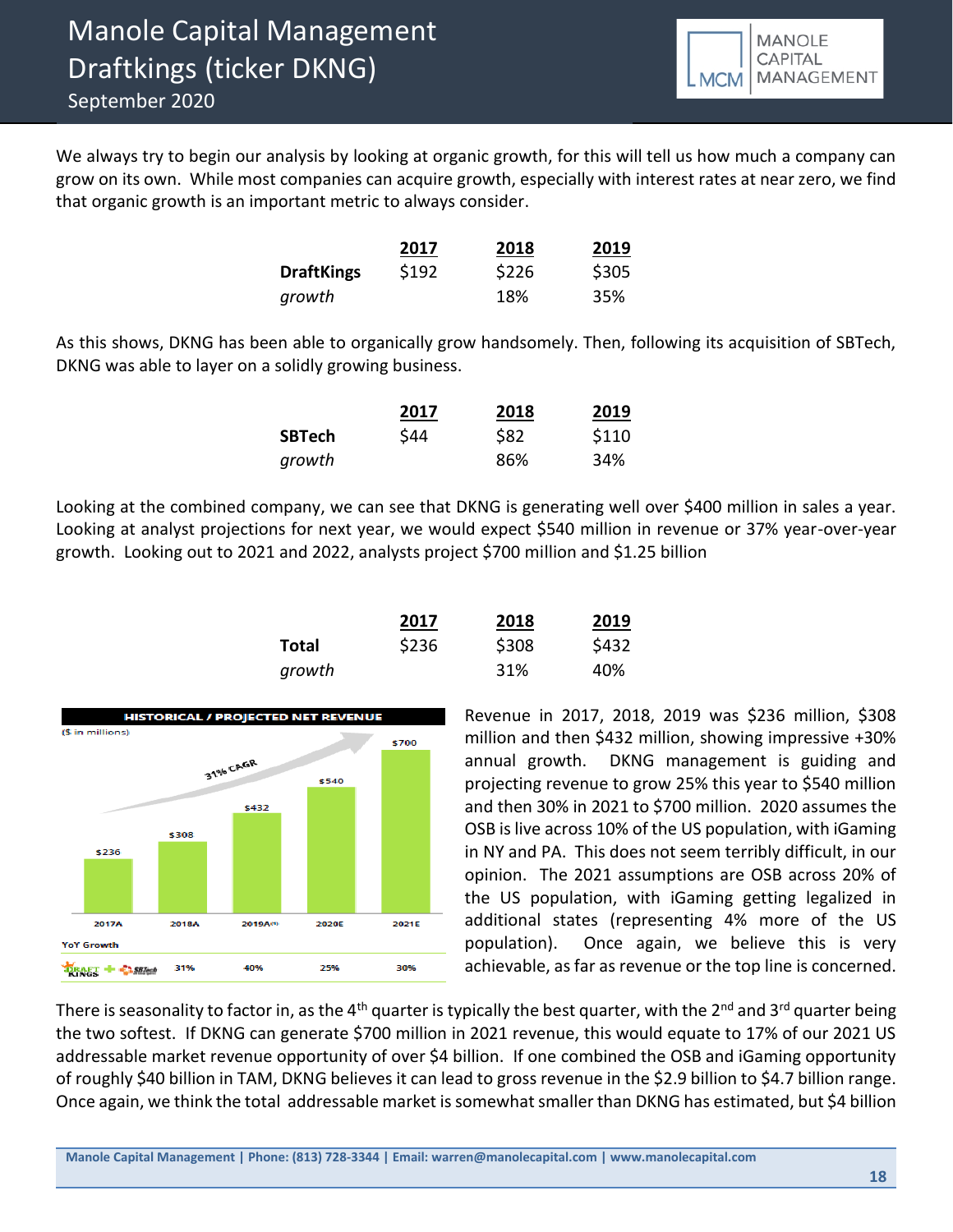

is pretty much in the middle of their guided range. The bigger question is whether or not we believe DKNG can maintain a high-teens to 25% market share? We do…

We believe that DKNG can garner 15% to 25% of the OSB and iGaming market. We do not want to forecast out 10 years into the future, so we will only go out to 2025. If we work with our \$12 billion US revenue opportunity and believe that the industry can post significant growth (over 30%), we can back into a DKNG revenue estimate, with a few different market share assumptions. At 15% market share, DKNG would have 2025 revenue of \$1.8 billion. At 20% and 25% market share, DKNG would generate \$2.4 billion to \$3 billion. For our purposes and to arrive at an EBITDA level, we will use \$2 billion of revenue for DKNG in 2025.

Now that we have a 4 year forward estimate for revenue, we need to begin to understand if DKNG is able to generate any profits or free cash flow. Can DKNG generate decent operating margins on that level of revenue? Are the investments that DKNG making today wise? Can the company scale operations to drive profitability once revenue begins to come flowing in?

| <b>EBITDA:</b> |                         |       |      |            |
|----------------|-------------------------|-------|------|------------|
|                | <b>EBITDA</b>           | 2a'20 | YoY  | % of Total |
|                | Proforma & Adjusted (b) | (560) | 283% | n/a        |

As these details show, DKNG is not able to generate positive EBITDA right now. DKNG is a stock that requires us to look into the future and project what margins could theoretically become.

As we have stated previously, DKNG likes to use New Jersey as its test case and then it likes to extrapolate that experience across the entire country. It found that after the initial launch year, states generated a negative gross profit margin. Then, after one year, DKNG believes that gross profit margins can be in the 25% range. By year two and three post launch, gross profit margin rises to 29% and 37% respectively.

These estimates and forecasts entirely depend on DKNG's ability to generate positive operating leverage and realizing significant operating scale efficiencies. Sticking with this New Jersey example, DKNG believes it can achieve a 38% contribution margin in year 5, as well as a 50% gross margin. We prefer to be conservative and will likely use a lower estimates for our model. Once again, taking New Jersey as the example and carrying it

across the US population, DKNG has laid out a plan to be at \$1 billion in adjusted EBITDA.

How is this arrived? Well, it goes back to our earlier discussion framing the revenue opportunity. As seen in this DKNG slide, the potential revenue estimate and opportunity is \$3.7 billion (in some un-determined out year). This opportunity is comprised of \$0.3 of DFS (8% of total), \$2.3 billion of OSB (62% of total), \$0.7 of iGaming (19% of total) and SBTech of \$0.4 (11% of total).

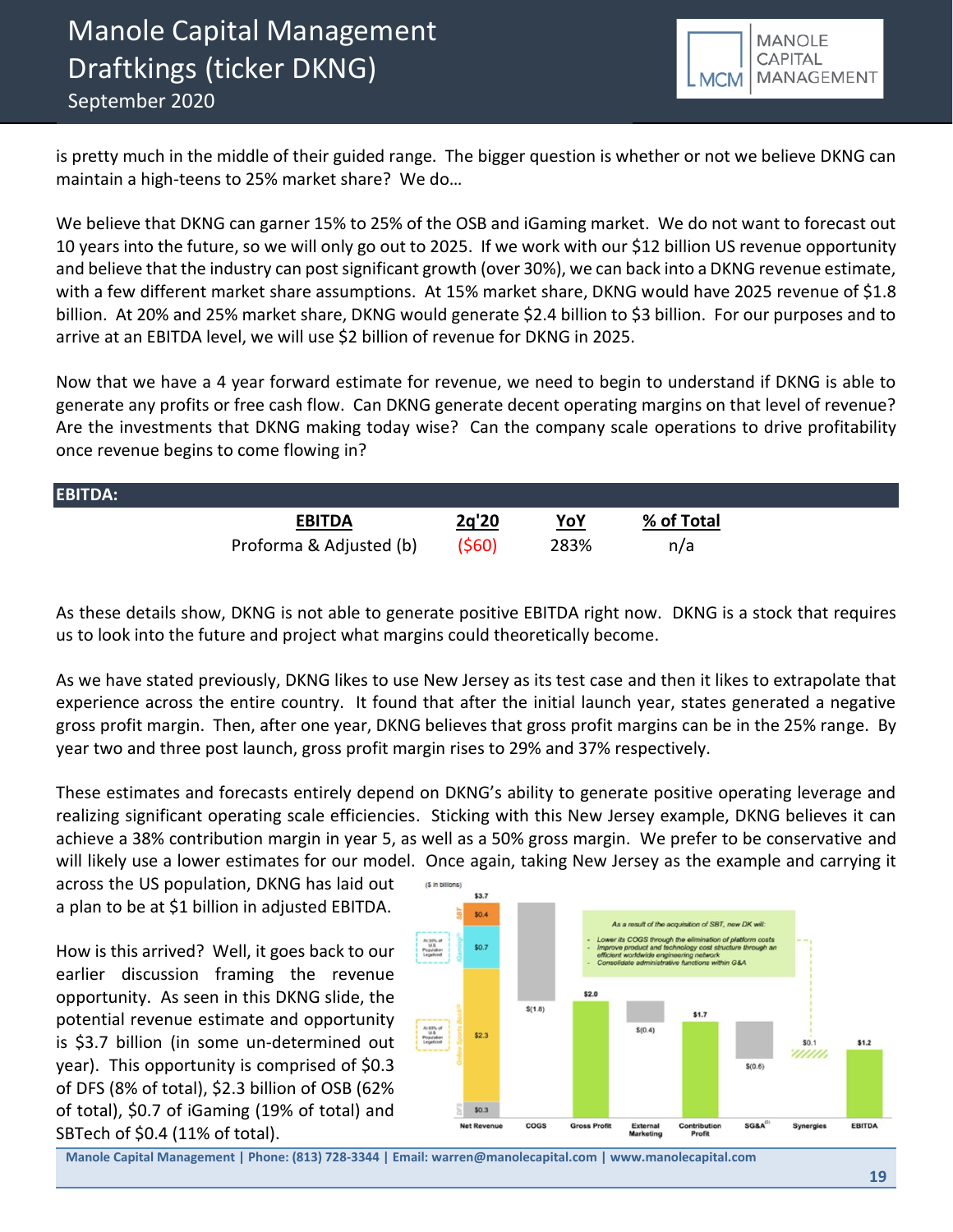

The OSB depends on an aggressive  $2/3^{rd}$ 's of the US population being able to bet, as well as 30% of the US population being able to iGame. If one assumes a gross profit of roughly 50%, that would be \$2 billion. Then, there's \$400 million of marketing to account for, bringing contribution margin down to \$1.6 billion. With another \$600 million of S,G& A, would result in roughly \$1 billion of EBITDA.

We do not believe that DKNG can hit \$1 billion of EBITDA in the next four to five years. However, we can get close to that, if we assume 35% EBITDA margins by 2025. Using our \$2 billion in revenue and applying a reasonable 35% EBITDA margin, we arrive at \$700 million. Now we built a guestimate for 2025 revenue and EBITDA. Let's now attempt to calculate a price target and valuation.

#### **Valuation:**

DKNG has a stock price of \$36.50 per share and outstanding shares of 350 million. This equates to a market capitalization of \$13 billion. With no debt and cash of \$1.2 billion on its balance sheet, DKNG has an enterprise value of \$11.8 billion

No analysts expect DKNG to generate earnings over the next 2 to 3 years, so one cannot arrive at a reasonable or usable P/E valuation. Most sell-side analysts are using valuation metrics off of revenue, but this is something we loathe to do. If revenue grows towards \$700 million next year and over \$1 billion by 2022, we believe that DKNG management would be thrilled. Companies might be able to generate sales, but an inability to generate profitable sales is more important. The sell-side community is arriving at price to sales metrics all over the map, but we simply do not find any value in this analysis. For example, one analyst launched with a "buy" rating based upon a forward revenue multiple of 28x. The difference in its revenue multiple, from 10x to 30x would likely be the equivalent of saying the stock is worth \$5 per share or \$500 per share. That range is wide enough for a Mack truck to drive through it. We cannot stomach revenue multiples and will not utilize these in our valuation framework.

We could go on and on about revenue multiples, but we got some valuation confirmation from a recent launch piece from David Katz at Jefferies. He launched coverage of DKNG with a "buy" rating on June 22<sup>nd</sup> with a \$55 per share price target. In Katz's mind, the DKNG opportunity was sizeable, with 50% of upside to today's price. In his upside scenario, Katz is looking for \$175 per share or +379%. This would occur if regulators move faster than expected, which allows DKNG to drive growth above analyst projections. In his downside scenario, Katz thinks DKNG could be \$6 per share or down 84%. This scenario is based upon delays in key states legalizing or rolling out sports betting, as well as unfavorable tax rates on mobile wagering. That's a fairly wide range of possibilities, with 85% downside compared to nearly a 4-bagger on the upside. Don't you think? The volatility of DKNG is large and it isn't a stock for the "faint of heart". Any shareholder of DKNG must be willing to accept wild swings, both up and down.

We would like to do a discounted cash flow model for DKNG, but free cash flow isn't expected to be positive until 2024 or 2025; so that too isn't helpful for valuation purposes. There are those that will look out 10 years in the future and then discount this back to today. Unfortunately, using estimates from 2030 is much more about what discount rate one uses, as opposed to being able to model out a reasonable EBITDA or earnings estimate. There is too much uncertainty and too many unknowns to build a model that calculates 2030 metrics. There are no easy valuation metrics (traditional P/E) to utilize on DKNG, but we will attempt to utilize EV (enterprise value) to EBITDA (earnings before interest, taxes, depreciation and amortization).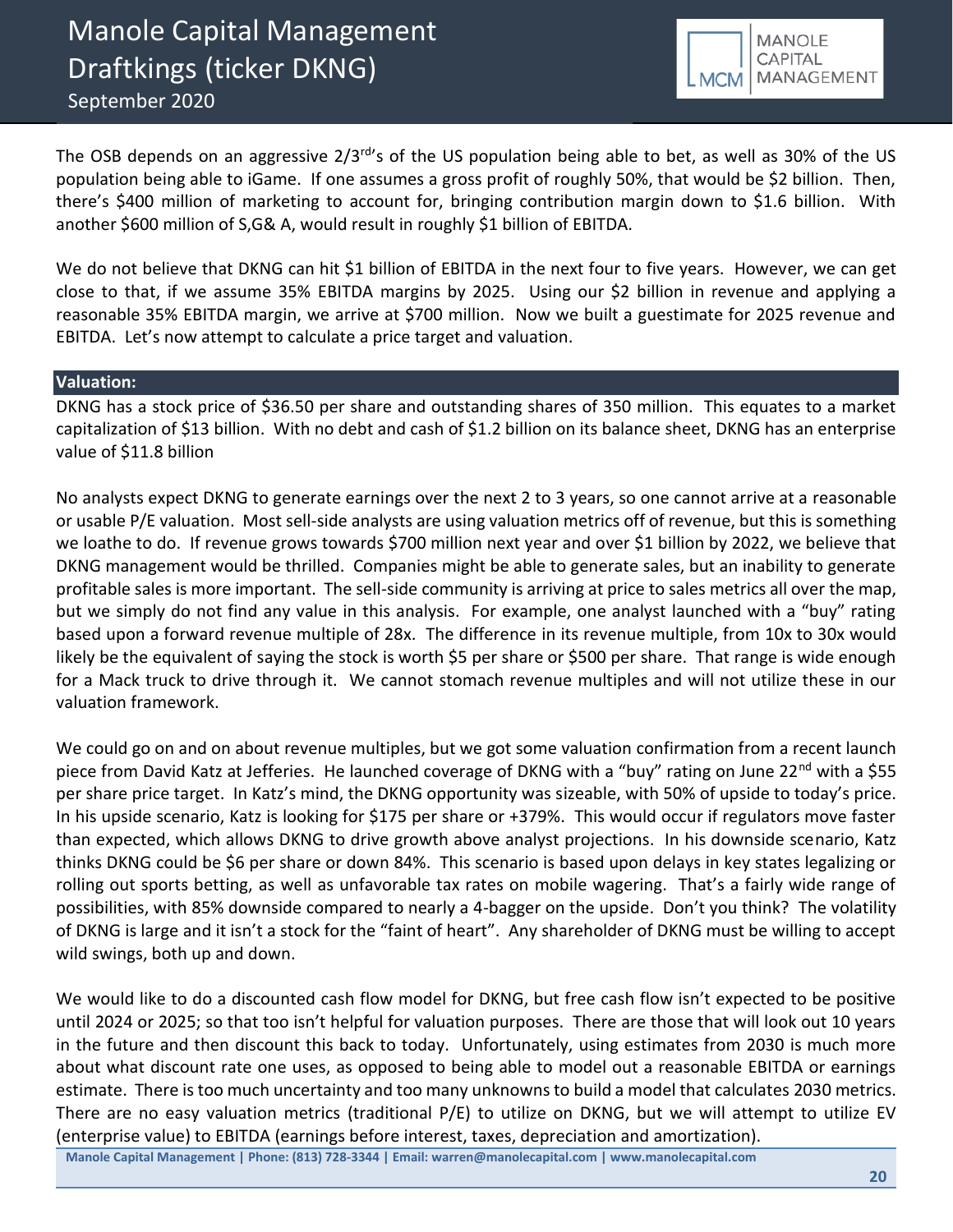

As we discussed above, in terms of EBITDA, DKNG is currently still meaningfully negative. However, management laid out a forecast or estimate where proforma, adjusted EBITDA could reach \$1 billion in the not so distant future. We can't get to \$1 billion in EBITDA by 2025, but we think it can get closer to \$700 million. What's the right EV to EBITDA multiple for a company that has \$2 billion in revenue, 20% market share of a growing industry and respectable 35% margins?

What comparable companies can we use to apply a fair and reasonable EV to EBITDA multiple for DKNG? Well, we wanted to start with a mix of hotel and casino operators. As we stated earlier, we feel like companies like DKNG have a superior business model to these companies, because they do not have the legacy (and costly) physical assets. The upkeep and maintenance requirement on a multi-billion property are enormous. In order to build those beautiful hotel casinos, those companies had to take off billions of dollar's worth of debt. Since we are using EV to EBITDA, these debt levels will be considered, so that's a positive. Over the last decade, these names have traded at a 8x to 12x (low to high) forward EV to EBITDA multiple. If we went above the high-end of this valuation range, considering the elevated growth of DKNG and its dominant position, we could assign a generous 14x. 14x that \$700 million would equate to an EV of just shy of \$10 billion. Adding back the net cash position of over \$1 billion, would still not make DKNG an attractive buy. However, it does give us perspective about the sentiment and embedded thinking of the Street on DKNG. It tells us that DKNG is fairly priced, if one assumes everything we laid out and assigns a generous forward casino/hotel EV to EBITDA valuation to the business. If we are to purchase and own DKNG, we would need to get creative on its comparables.

Looking at publicly traded hotel companies might be inappropriate since so many are struggling with COVID-19 and occupancy levels right now. Looking at some of our FINTECH companies, we see some similarities to the payment networks like Visa or Mastercard or PayPal. These names trade a lofty multiples because their growth rates are impressive, their operating margins are fantastic and their free cash flow is excellent. In addition, they generate recurring revenue and each have business models that are predictable and sustainable. A name like Visa or Mastercard (over the last decade) has an average, high and low forward EV to EBITDA multiple of 21.5x, 35.0x and 13.4x respectively. Over the last 5 years, the average, high and low forward EV to EBITDA multiple has been 24.1x, 28.5x and 19.2x. We could argue to place this type of multiple on DKNG, but its business really isn't nearly as impressive as the payment networks. If DKNG is able to scale its business, over the next 5 years, it would be a "good" business, but still not truly comparable to our payment networks. For example, Visa's operating margins in the 2<sup>nd</sup> quarter of 2020 were in the 62%. How many companies, in the midst of a global pandemic, can generate margins in the 60% range?

If we use the same 2025 revenue and EBITDA estimates for DKNG (mentioned above), we could theoretically use a forward EV to EBITDA multiple of 20x. This would be generous and put it at a 10% to 20% discount to our payment network group 5-year and 10-year average (24.1x and 21.5x). 20x 2025's \$700 million of EBITDA would equate to an EV of \$14 billion. Adding in the cash, gets us to \$15.2 billion or \$43.50 per share (using 350 million shares outstanding). That would imply roughly 20% of upside for DKNG, over the next 4 years.

Unfortunately, this doesn't get us terribly excited. Yes, we can construct a model and valuation framework that shows upside to today's prices, but it requires a lot of assumptions and audacious estimations. We simply would prefer a better entry point and a stock price closer to \$25 to \$30 before we get involved. If the stock were to be impacted by any of the items we listed in the "Issues & Concerns" section, we will have DKNG on our shortlist. In the meantime, we will closely monitor their results and better understand the overall industry dynamics.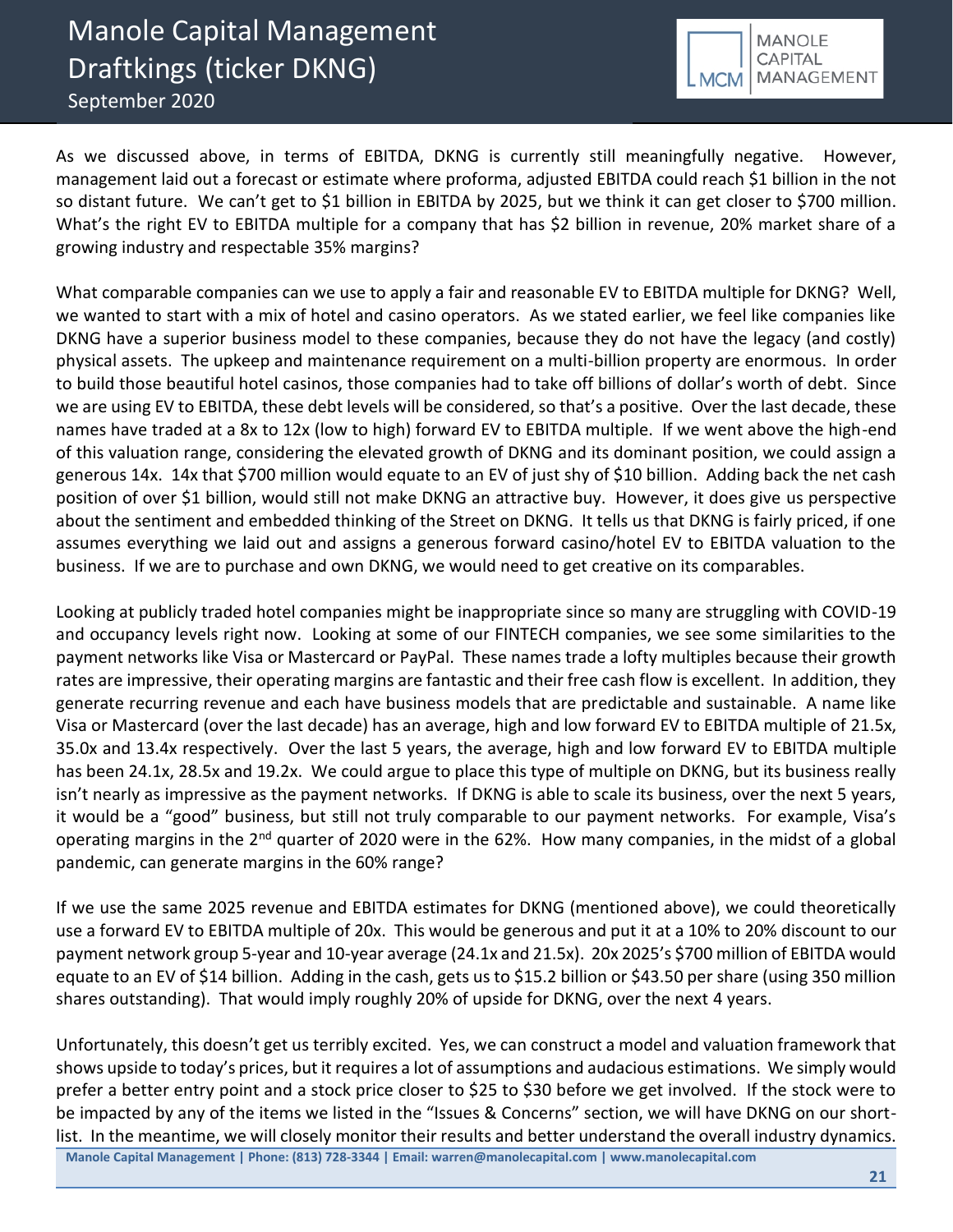September 2020



#### **Conclusion:**

DKNG has a market capitalization of \$13 billion and has only recently become a publicly traded company. The volatility, in terms of stock trading, is quite high and therefore should probably not be a large position for anyone's diversified portfolio. Our concentrated FINTECH portfolio of two dozen stocks, equates to an average weight of 4%. If we got comfortable with DKNG's market share and opportunity, factoring in its high volatility, we could see us owning a small (say 2% to 2.5%) position in DKNG.

A lot still needs to fall DKNG's way, in order for it to be a good position for us. It needs to get OSB and iGaming legalized in new states across the country. Also, DKNG's will need to quickly expand into those untapped markets, fight off aggressive competition and leverage its pre-existing technology stack. If management is able to navigate these volatile conditions, DKNG stock can work.

This COVID-19 environment has devastated some businesses, but also created an interesting opportunity for others. With sports leagues starting play again, those same customers who temporarily shifted to quenching their sports cravings with Chinese ping pong, will return their devotion to the MLB, NBA, and NHL and to the NFL next month. DKNG has established a solid foothold in the ever-growing sports gambling market, which will continue to be unlocked for more and more people. To maintain and possibly grow its market share and brand awareness, DKNG will need to spend a considerable amount of money on advertising. We will watch DKNG closely, see how they manage their many regulatory hurdles and wait for better clarity in free cash flow.